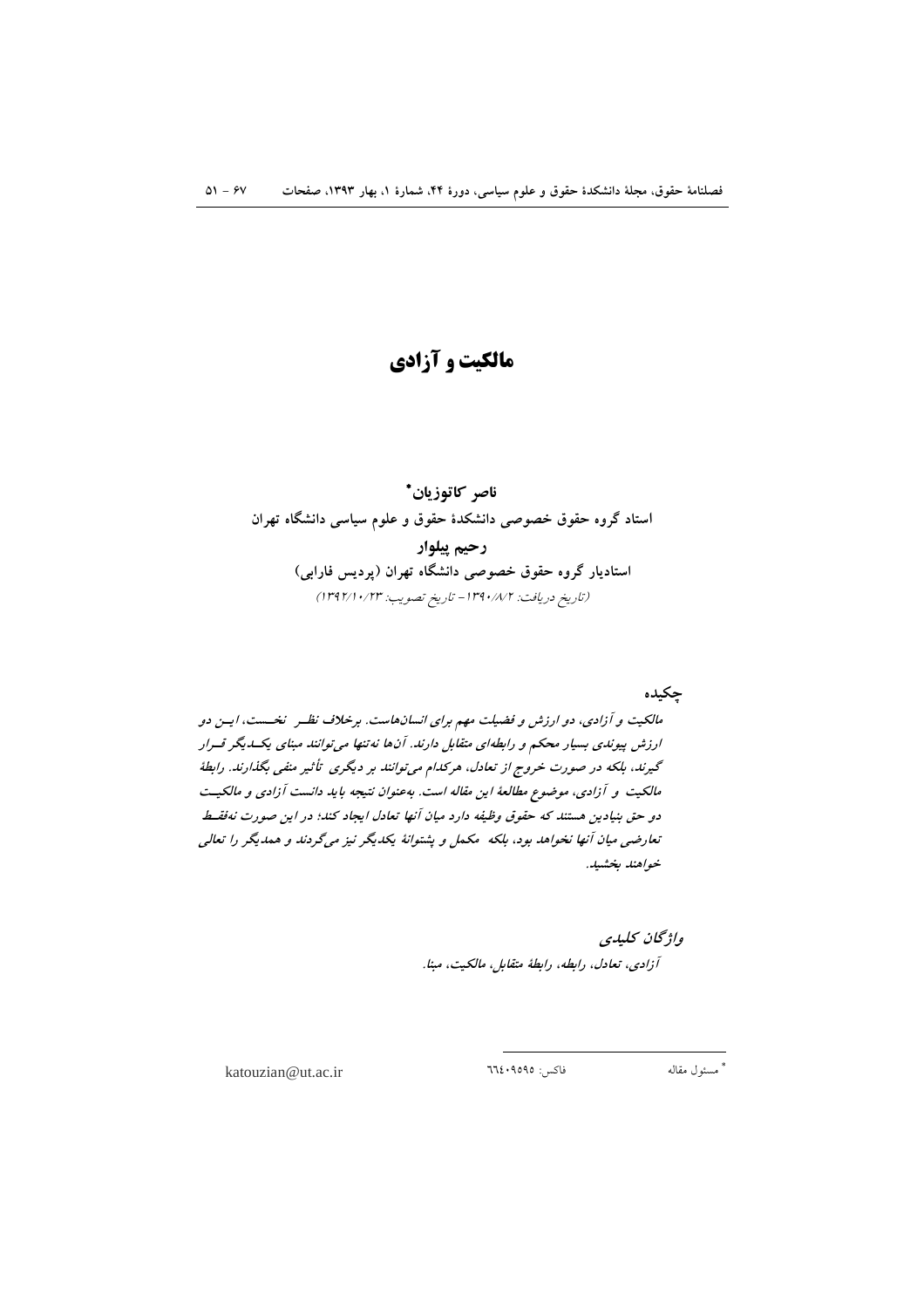مقدمه

در هر جامعهٔ مبتنبی بـر عقلانیـت و عـدالت، مالکیـت شخـصی در حـدی معقـول و متعـارف بهرسمیت شناخته می شود. این مالکیت معقول که از صافی های متعدد گذشته، تبدیل بـه حقـی عادلانه و قابل دفاع و حتی مقدس میگردد؛ بهطوری که در اسلام حرمت آن همپـای حرمـت خون انسانها و بالاتر از حرمت كعبه قرار مى گيرد (ر.ي. ميانجي، ١٣٨٣، ص٦٩ به بعد). فقهاى شيعه و سنی هم از جمله اهداف پنجگانهٔ شریعت، حمایت از مال را در کنار حمایـت از نفـس، عقـل، دين و نسل بيان كردهاند (بلتاجي، ٢٠٠٧، ص٤٤؛ عاملي، ١٤٢٩، ص١٢).

قانون اساسی جمهوری اسلامی ایران نیز در اصل بیستودوم می گوید: «... مال ... اشخاص از تعرض مصون است مگر در مواردی که قانون تجویز کند» و اصل چهل وهفتم نیز می گویــد: «مالکیت شخصی که از راه مشروع باشد محترم است. ضوابط آن را قانون معین می کند» ْ.

در حقوق غرب هم گفته شده است: در حقوق روم و دستکم از زمان ژوستی نـین، و در كامنلا دستكم پس از تسلط نورمنها، مالكيت نهـاد مركـزي حقـوق خـصوصي بـوده اسـت (Epstein, 2008, 6)

بنابراین حق مالکیت از مهم ترین حقوق افراد در جامعه است و تاریخ گـواه آن اسـت. امـا حق مهم دیگری نیز به نام آزادی وجود دارد که از اولی مهمتر است.

در فلسفه و حقوق غرب، آزادي ارزش بسيار والايي دارد؛ بهخـصوص پـس از پــشت ســر گذاردن حکومتهای استبدادی و تمامیتخواه از یک طرف، و استبداد کلیسا از طـ,ف دیگـ,، آن را بسیار ارج می نهند. حتی کانـت کـه در فلـسفه غـرب، قهرمـان عرصـهٔ اندیــشهٔ آزادی و فردگرایی بوده و اندیشههای او نقش مهمی در فراگیرشدن آزادی در غرب اسیر استبداد داشته، در این زمینه افراط کرده است. مثلاً این جمله افسونگر و مشهور او مبنی بـر اینکـه اگــر کــسی برای دیگری تصمیم بگیرد، احتمال بیءدالتی در آن هست، ولی اگر شخصی آزادانه برای خود تصمیم بگیرد، احتمال بیعدالتی وجود ندارد، منجر به ستمهای شدیدی به طبقـات مستـضعف جامعه، و نیز سالها باعث دخالت نکردن دولت در روابطی نظیـر رابطـهٔ کـارگر و کارفرمـا بـه قصد تعدیل و حمایت از کارگران شده است ٌ، زیرا لیبرال۵ای کلاسـیک و همچنـین افراطـی امروز معتقدند وقتی خود کارگر آزادانه به هر مبلغی تن به کار میدهـد، دیگـر بـیعـدالتی رخ

۱. ناصر کاتوزیان نیز میگوید: احترام به مالکیت خصوصی از جمله اصول قابـل احتـرام قـانون مـدنی اسـت و روح قـانون را تشکیل میدهد (کاتوزیان، ۱۳۸۹، ص۱۳۳).

۲. به گفتهٔ روسو، نباید به اسم قرارداد اجتماعی،کلاهبرداری شود! (نقل از والزر، ۱۳۸۹، ص۱٤۷) و برلین مـی گویــد: «اندیــشهٔ مداخله نکردن (همچون داروینیزیم اجتماعی) در راه تأیید مرامهایی استفاده شده است که به لحاظ اجتماعی و سیاسی آثـار ویرانگری داشته و قدرتمندان، ستمگران و زورگویان توانا و بی رحم را در برابر انسانهای ضعیف و اندکءایه و کـمنـصیب تقویت کرده است. آزادی برای گرگها بیشتر اوقات به معنی مرگ برای گوسفندان بوده است ...» (برلین، ۱۳۸۰، ص۵۷).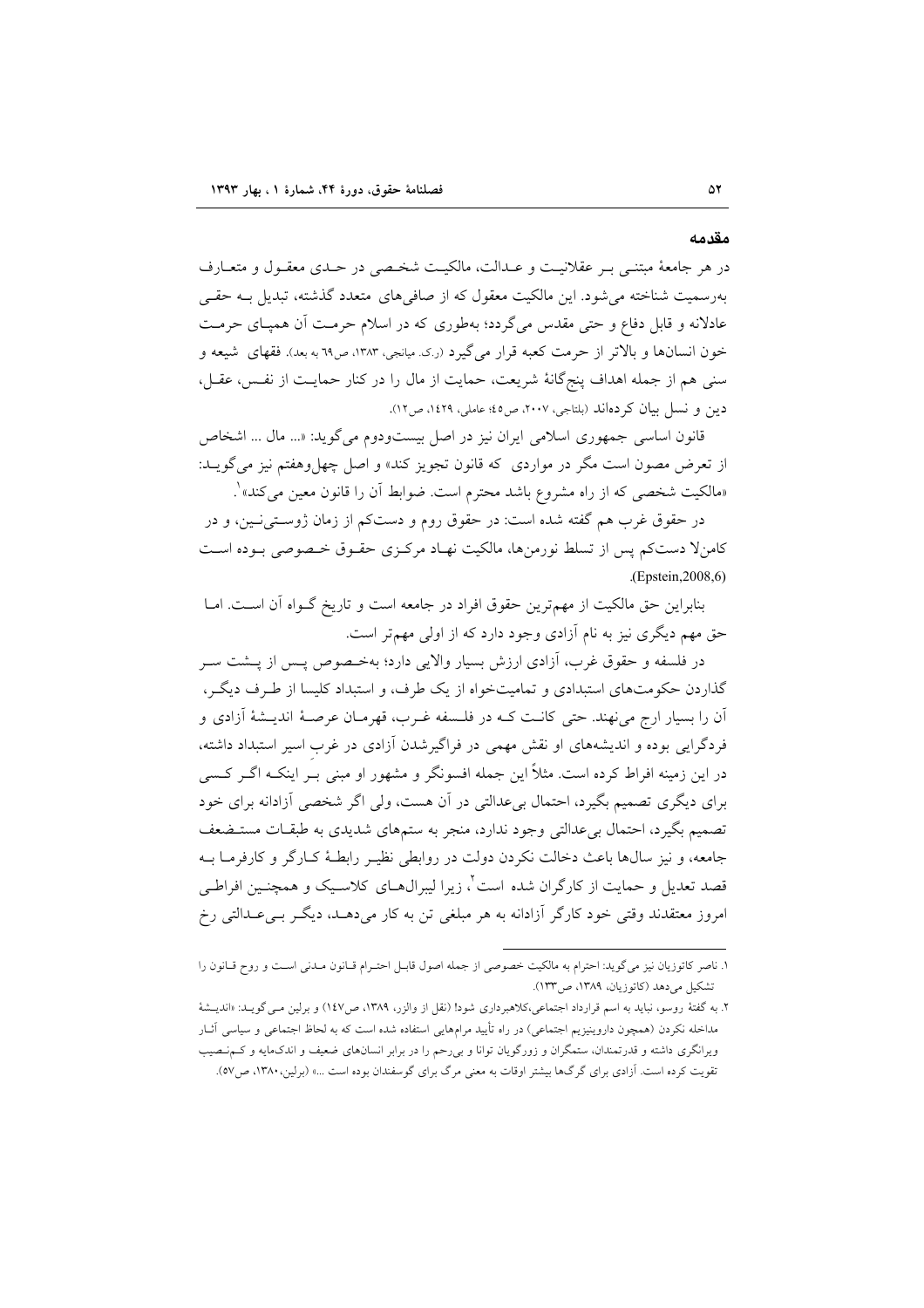نداده و آزادی سلب نشده است. غافل از اینکه کارگر بخت گشته بهدلیل فشار زندگی حاضیر به انعقاد پیمان کار به هر مبلغی می شود و برای کارگر بهجز روی کاغذ آزادی|ی وجود ندارد'.

در فرهنگ ایرانی \_اسلامی ما، برخلاف وجود و غلبهٔ حکومتها و اندیشههای استبدادی، أزادي نهادي مقدس است. بعد از حق حيات كه مهم ترين حــق و تكليـف الهــي اســت، آزادي مهمترین حق انسان است ٌو تکلیف او هم هست که آزاد باشـد و بـرای همـین هـم در اســلام کسی حق ندارد آزادی خود را واگذارکند و بـرده شـود". در دیـن اسـلام تنهـا مرجـع تحدیــد أزاديهاي انسان، خداوند متعال است كه با شناخت از گوهر وجودي انسان جز بـه ضـرورت، آزادی او را سلب نمی کند.

اصل دوم قانون اساسی در بند ٦،از جملـه پایـههـای حکومـت را «کرامـت و ارزش والای انسان و آزادی توأم با مسئولیت او در برابر خدا ...» می داند و در اصل ۳ قانون اساسبی هسم از جمله وظايف حكومت، تأمين آزاديهاي انساني است و در اصـل ٩، حفـظ آزادي را وظيفـهٔ دولت و ملت، هردو مي داند.

در این مقاله قصد داریم به نحو مختصر به رابطهٔ مالکیت و آزادی بیردازیم؛ یعنبی دو حـق از مهم ترین حقوق افراد در جامعه. در بخش اول از مبنــا و منــشأبودن آزادی و مالکیــت بــرای یکدیگر و در بخش دوم از امکان تأثیر منفی ِ آزادی نــامعقول بـر مالکیــت و بــرعکس ســخن خواهيم گفت.

# بخش اول: مبنا و منشأبودن آزادي و مالكنت براي بكديگر

معمولاً نویسندگان میان نظریاتی که در آنها آزادی منشأ مالکیت است و دیدگاههایی که مالکیت منشأ آزادي است، خلط مي كنند يا فقط به يكي مي يردازند. براي همين دليـل ايـن دو نظريــه را أشكارا از هم جدا كرده، بهطور جداگانه در دو قسمت مطالعه خواهیم كرد.

بهعنوان مقدمه بايد گفت، از يک طرف منابع و اموال موردعلاقهٔ مـردم در جامعــه محــدود است ٔ و به همین دلیل همه نمی توانند همـه چیــز داشــته باشــند و از طــرف دیگــر مالکیــت و

١. متأسفانه در تاريخ حقوق كار ايران هم مي بينيم برخي همين نظر را داشتهاند.

۲. حتی در اسلام در نظر برخی نام بیت عتیق (کعبه) از عتق به معنی آزادکردن آمده است و در این دیدگاه کعب نماد آزادی است ( نقل از جوادی آملی، ١٣٨٦، ص١٩٤).

۳. مادهٔ ۹۲۰ قانون مدنی بهصراحت میگوید: «هیچکس نمی تواند از خود سلب حریت کند و یا در حدودی که مخالف قــوانین و يا اخلاق حسنه باشد از استفاده از حريت خود صرفنظر نمايد».

٤. والدرون مي گويـد: كميـابي در نظـر فلاسـفه از هيـوم تـا رالـز، پـيشفـرض هرگونـه مباحثـه مهـم دربـارهٔ مالكيـت بـوده است.(Waldron,2002,31).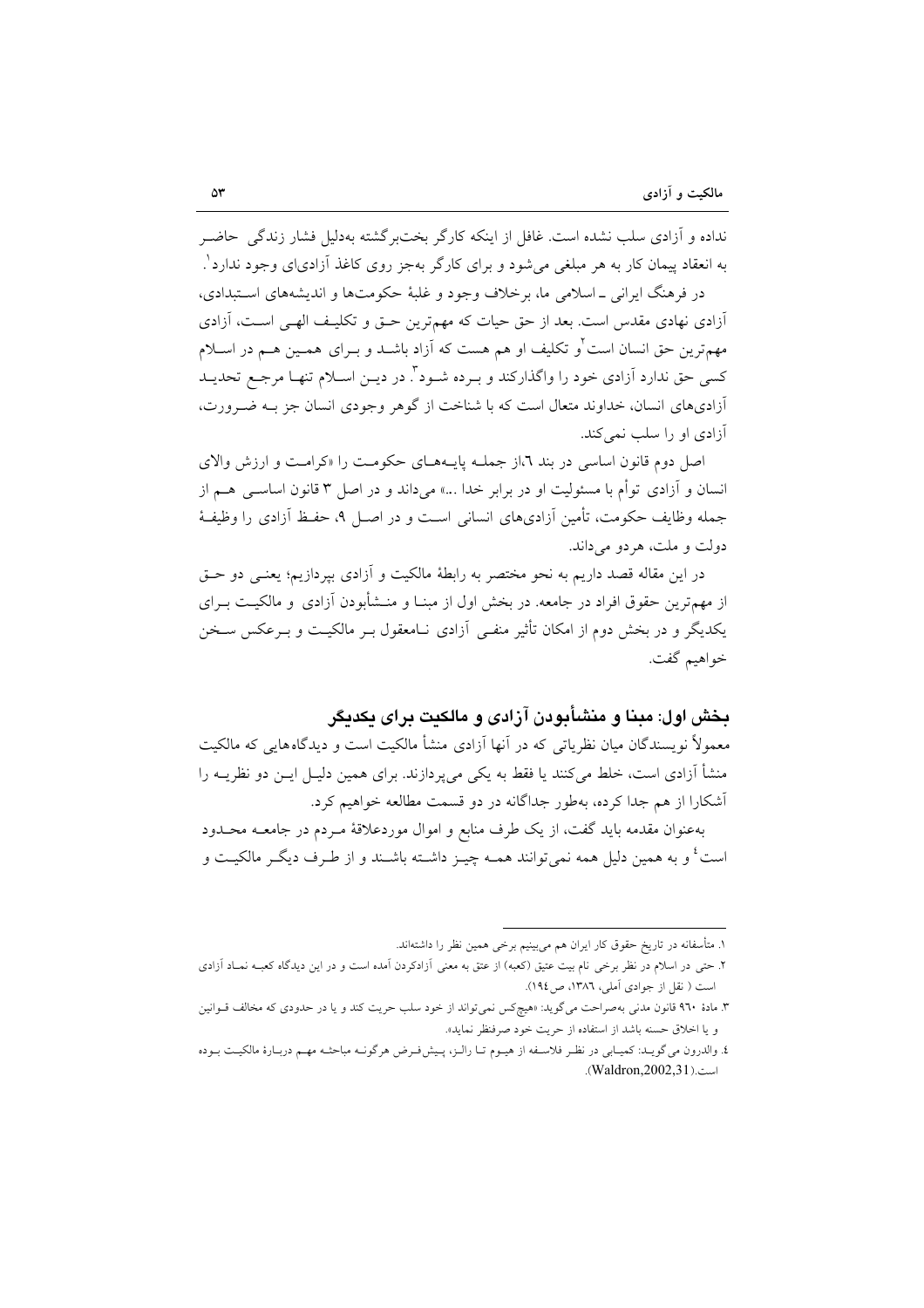تساوي تمام افراد نسبت بـه منـابع و امـوال جامعـه، مطـابق قاعـده اسـت(-Honoré,1987,208 Harris,1996,308,315) و نيازي به توجيه ندارد.

در فقه و در حقوق ما هم جز در مواردی که راجحی در بین باشد، اصـل اولیـه تـساوی و اشتراک است ` (طالقانی، ١٣٤٤، ص٣٢٦؛ نراقی، عوایدالایام، ص١١٣).

بنابراین، مالکیت دولتی و عمومی آنچنان نیاز به توجیـه نـدارد، زیـرا در هـر دو صـورت سرانجام اموال به همهٔ مردم تعلق دارد. حتی در مالکیت دولتی که مالکیت جامعه کمرنگ تـر از مالکیت عمومی است، فرض این است که دولت اموالش را به نمایندگی از مـردم جامعــه و در راه خير و سعادت آنها استفاده مي كند؛ بدين سان آنچه نياز به توجيــه دارد، مالكيـت خــصوصي است، زیرا با تملک خصوصی اموال، مالی از حوزهٔ اموال عمومی کم و تحت سلطهٔ انحصاری یک شخص درمی آید و از این پس اوست که تصمیم می گیرد با مال خـود چـه کنـد. بـه بیـان دیگر، پیش از تملک مال از سوی یک فرد، افراد دیگر جامعه هم امکان تملک آن را داشتهانــد، ولي پس از تملک، ديگران از اين حق محروم مي شوند؛ موضوعي که نياز به توجيـه عقلانــي و حقوقی دارد.

همچنین باید توجه داشت، مالکیت امری اعتباری است و وجود آن تابع وضع جامعه است و یک جامعهٔ معقول، هر امری را وضع نمیکند؛ مگر آنکه توجیهی داشته باشـد. دسـتکـم بـه این دلیل که نیرو و منابعی که صرف آن میشود، میتواند در جـای دیگـر و بـهگونـهٔ دیگـری بهکار رود. با پذیرش مالکیت فردی، قسمتی از منابع جامعه صرف حمایت از مالکان مےگردد و هزینهای بر کل افراد جامعه از این بابت تحمیل می شود که این مسئله هـم توجیـه مالکیـت فردی را ایجاب می کند (Waldron,1999,10).

أزادي از جمله مباني مهمي است كه امكان توجيه مالكيت را فراهم مي سازد و البته مالكيت هم می تواند پشتوانهٔ آزادی باشد.

## الف) آزادي يەعنوان مىناي مالكىت

از جمله مبانی مهم ارائهشده برای مالکیت، نظریهٔ آزادی است. در زیبـایی و افـسون و تقـدس آزادی شکی نیست، برای همین اگر آزادی مبنای مالکیت شود، این قدرت اقناعی را به مالکیت هم میبخشد و بهنظر میرسد، از جمله دلایلی که بعضاً گفته میشــود مالکیــت حقــی مقــدس است، به دلیل پیوند آن با آزادی است. برای مثال الکس ویـل، فرانـسوا تـره و فیلیـپ سـیملر، حقوقدانان بزرگ فرانسوي، مي گويند: اينكه اعلاميهٔ حقـوق بــشر و شــهروند فرانــسه مـصوب

١. هريس مي گويد: در فرض عدم راجح، مطابق ضربالمثلي قـديمي، انـصاف تـساوي اسـت: Equality is equity (Harris, 1996, 315)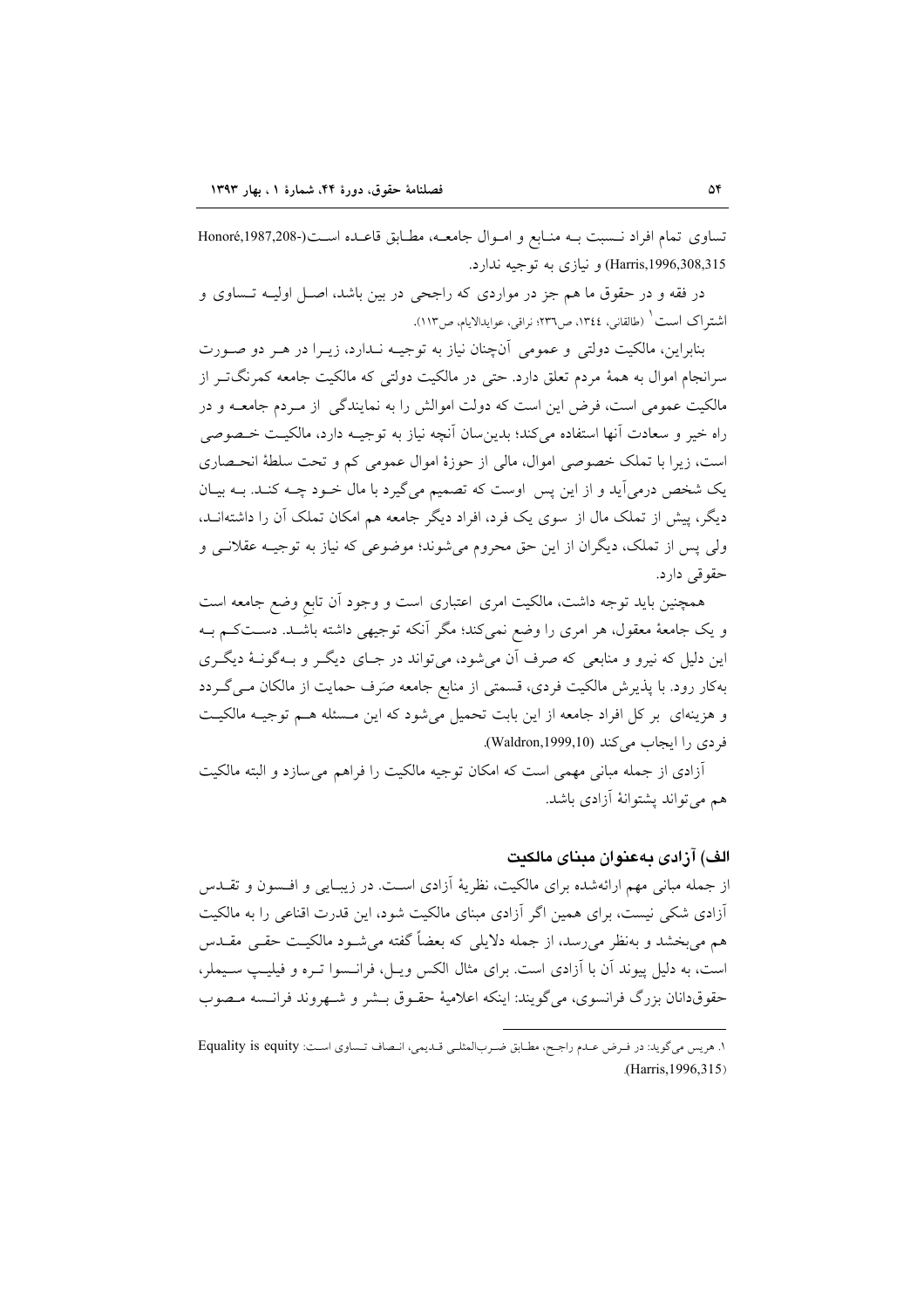١٧٨٩م مالكيت را حقى مقدس مبي دانـد، بـه دليـل پيونـد مالكيـت بــا انـسان و آزادي اوسـت .(Weill, 1985, 103)

### ١. طرح نظريه

در این دیدگاه از جمع چند مقدمه، مالکیت توجیه مـیشـود: الـف) انـسانهـا آزادنـد و آزادی فعالیت دارند؛ ب) طبق یک قاعدهٔ عقلی و عادلانه، حاصل فعالیت هـر فـرد بایــد بــه خــود او برسد؛ ج) پس حاصل فعالیت فرد متعلق به خود اوست. بنابراین، در دیدگاه پیروان این نظریــه، آزادی(Freedom)شاخههایی دارد که مالکیت یکبی از ایـن شـاخههـا و امتیـازات(Liberties) است (Dietze.1971.40-42).

این مبنا بهخصوص در سنت آزادی خواهی فرانسویان از برجستگی خاصی برخوردار است. برای مثال، بُدان، حقوقدان بزرگ فرانسوی، میگوید: مالکیت شرط آزادی انسان است؛ زیـرا یذیرش مبنای آزادی کار و تولید، لازمه[عقلی]اش تملک نتیجـه و حاصـل آن کاراسـت. اگـر أزادي انسان حقوق را برايش بهارمغان مى آورد، لازمهاش اين است كـه شـخص انتظـار داشـته باشد نتیجهٔ کارش به خود او بازگردد. پس آنچه من با فعالیتهایم و به دیگر سخن با اختیار و آزادیم بهدست می آورم، به خودم تعلق دارد؛ پس سلب محصول کارم به منزلـهٔ سـلب آزادی و اختیارم است و به همین معنا مالکیت همچون آزادی یک حق طبیعی است. معنی سـخن فوئیـه هم که میگوید: آزادی را از بلندای متافیزیک فرا بخوانید و بر روی زمین آورید، در این هنگام نامی جدید و شکلی جدید خواهد گرفت که مالکیت نـام دارد، همـین اسـت ( Beudant,1934,  $.275$ 

برهمین اساس، بسیار طبیعی است که برده نتواند مالک شود و تمام حاصل فعالیت او متعلق به اربابش شود، زيرا او آزاد نيست؛ حتى اگر فعاليت هم بكند. بدين سان گرچـه بـرده مالكيـت تکوینی بر خود دارد و می تواند مثلاً کار کند یا نکند، ولی آزاد نیست؛ پس مالکیتی هم نخواهد داشت. اینجاست که بیش|زپیش ارزش و تقــدس آزادی را مـیفهمـیم. بــههمـینترتیـب، اگــر حکومتی مالکیت را برای اتباع خود بهرسمیت نشناسد، درواقع آنها را بردهٔ خـود کـرده اسـت، زیرا برای فعالیت آزادانهٔ آنها ارزشی قابل نشده و محصول کار آنها را سلب کرده است.

#### ٢. نقد نظر به

این نظریه می تواند مالکیت را توجیه کند، ولی نمی تواند مالکیت مطلـق و نامحـدود را موجـه جلوه دهد: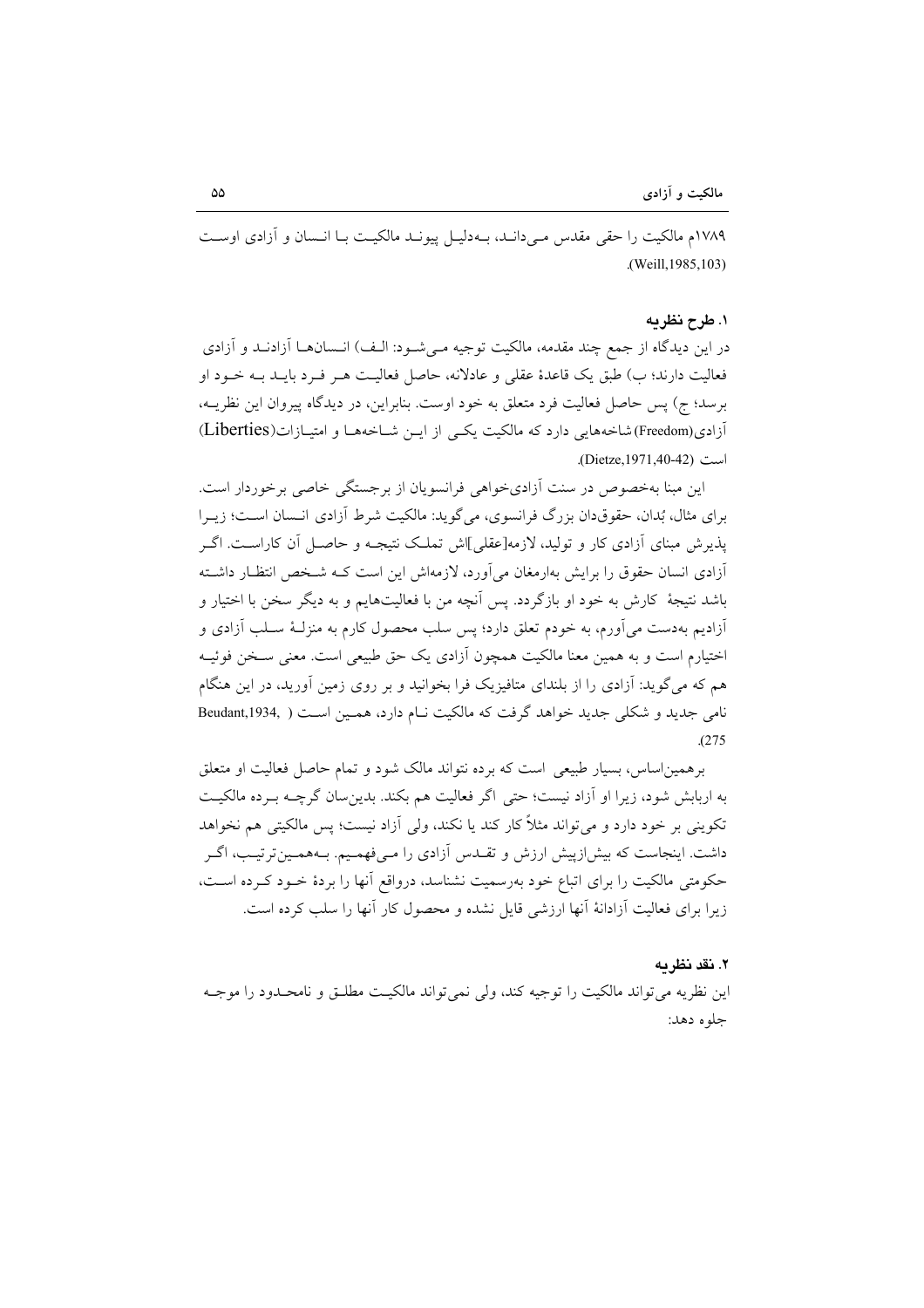نخست اینکه منابع جهان همان طور که گفتیم، مشترکاند و حتی اگر مشترک هـم نباشـند، دستکم همهٔ افراد در همهٔ زمانها حقی مساوی در بهرمبرداری از آنها دارند. بدین سان گرچـه ما آزادیم تا فعالیت کنیم و تملک کنیم، ولی این آزادی ما نافی حق اولیه بقیه نمی تواند باشد.

دوم، همهٔ پیروان آزادی حتی افراطی ترین آنها قبول دارند که دستکم محـدودیت آزادی خودِ اَزادی است. پس اَزادی مالک نباید مانع اَزادی دیگر افراد برای تملک شود؛ بهخـصوص در جهانی که از لحاظ اقتصادی محدودیت منابع وجود دارد. اینکه بعضاً گفته می شود آزادی و مالکیت مفاهیمی متناقض هستند در همین راستا قابل تفسیر است. اگر آزادی مطلق مراد باشـد این جمله درست است، زیرا شما آزاد نیستید که آزادی ً دیگر افراد را برای تملک ازبین ببریــد. اما اگر منظور این باشد که از مبنـای آزادی، مالکیـت نتیجـه نمـیشـود، امـری مغالطـهآمیـز و نادرست است، زیرا این دو حق (آزادی و مالکیت) بـا هـم در چهـارچوب قـانون قابـل جمـع هستند ْ.

سوم، چنانکه خواهیم دید، قدرت مالک میتواند بر آزادی و حقوق دیگر افراد جامعه تأثیر منفی بگذارد و آن را محدود یا متزلزل یا در معرض نوسان قرار دهد. بـر همـین اسـاس ریپـر تصریح می کند که در نظام دارای آزادی نامعقول، عدالت بهعلت امکان سوءاستفاده از حقـوق فردي[از جمله آزادي]، قرباني مي شود (Ripert,1955,417/177). پس هيچ ايرادي ندارد كه دولت برای تحدید مالکیت وارد عرصه شود و حتی برای رفع نگرانیها در خصوص عدالت توزیعی، به بازتوزیع ثروت دست بزند.

## ب) مالکنت به عنوان منشأ آزادی

برعکس موضوع پیشین، در اینجا مالکیت عاملی است که از آزادی دفاع مــیکنــد و ســپر آزادی است و به همین دلیل و بهعنوان یک وسیله، ارزش پیدا کرده، مشروعیت می یابد.

## ١. طرح نظريه

آزادی ارزشی رفیع و بسیار مهم است. بنابراین بدیهی است ابزاری هم که از آن دفاع میکنـد و آن را تقويت مي كند، پراهميت باشد. پيروان اين نظريه اين گونه استدلال مي كنند: الـف) آزادي ارزشی رفیع و مهم است؛ ب) مالکیت ابزاری برای دفاع از آزادی و توسعهٔ آن اسـت؛ ج) پــس مالکیت موجه و مورد نیاز است.

١. بــه گفتــهٔ رايــان، محــدوديت اَزادي ديگــران نــسبت بــه مالكيــت شــخص، خــودش مرحلــهاي از ارتقــاي اَزادي اســت  $(Ryan, 1987, 78-9)$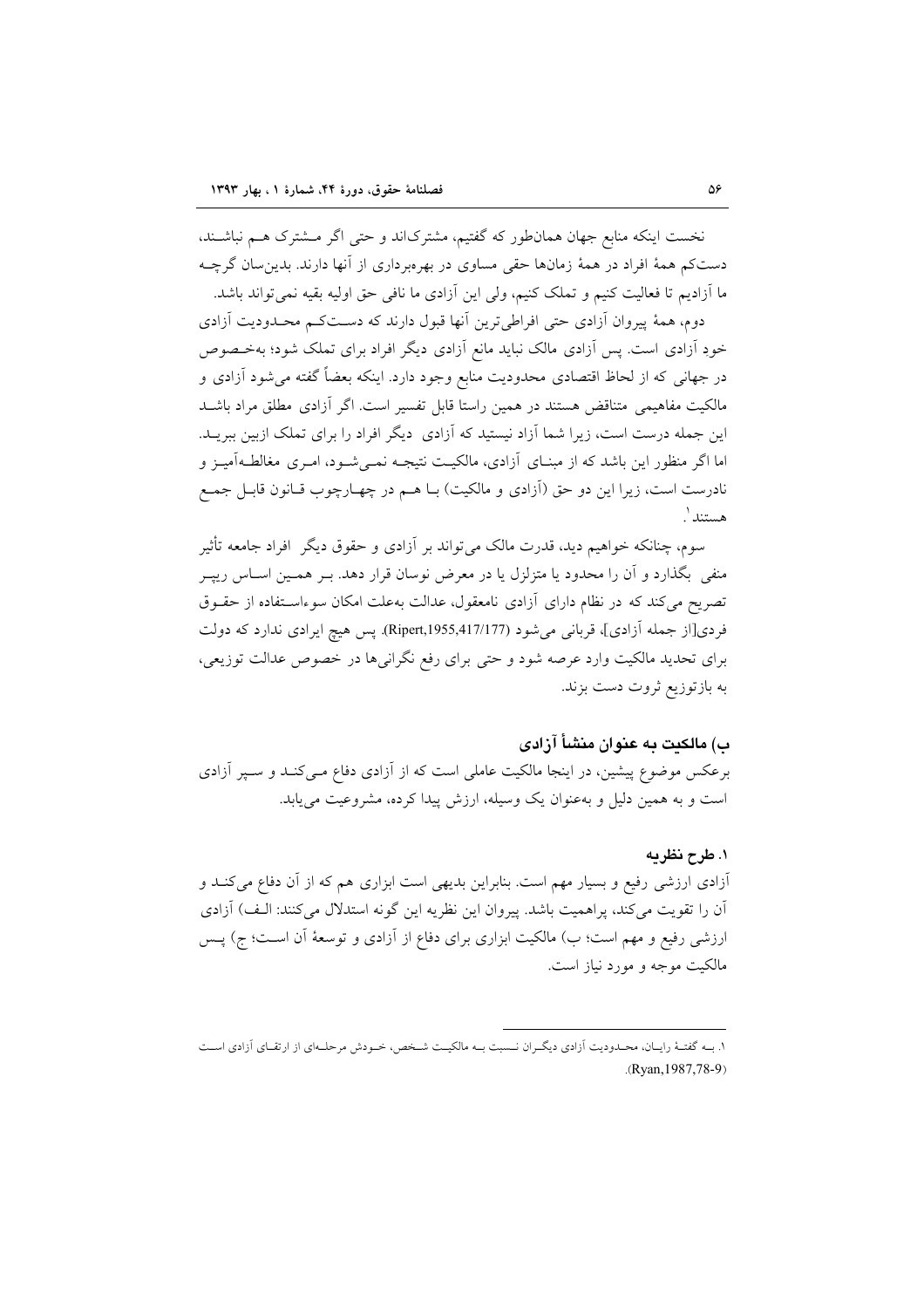در سنت فکری غرب و بالاخص کامن'لا، این اندیشه کـه مالکیـت محـافظ و بـسط(هنـدهٔ آزادی و توابع آن نظیــر اســتقلال و حــریم خــصوصی اســت، مــسئلهای ریــشهدار اســت (Lawson,1958,90) و حتى برخى معتقدند در حقوق روم هم دربارة اين موضوع زمينـۀ فكـرى وجود داشته است (Epstein,2008,1)`.

هريس، حقوق٥ان بزرگ انگليسي، هم معتقد است: از ديدگاه هگل، مبناي مالکيـتْ توســعه و دفاع از آزادی است. او از دید خود استدلال های هگل را چنین ترتیب میدهـد :الـف) پـیش شرط لازم برای مفهوم عامل انتخابگر (Choosing agent)، مفهوم آزادی است؛ ب) هرچه میــزان انتخابهای عامل بیشتر باشد، او آزادتر است؛ ج) مالکیت امکـان انتخـابهـایی را پـیشرروی عامل قرار میدهد که بدون وجود نهاد مالکیت ممکن نیستند؛ د) افزون براین، عامل نمـیتوانـد انتخابهاي عقلاني بدون وجود حقوق مالكانه داشته باشد؛ ه) مطابق ظاهر، انتخـابهـايي كـه حقوق مالكانه را ممكن مى سازند ارزشمندند، گرچه بعدها به دليل ملاحظاتى مستقل از عامـل، كنار گذاشته شوند؛ و) نتيجه اينكه مالكيت امرى مشروع و موجه است (Harris,1996,236).

حقوقدانان فرانسوی هم کموبیش قبول دارند که مالکیت تضمینکننده و شرط آزادی است (Ripert,1955,263/102) و بيان مي دارند كه احترام به مالكيت خصوصي باعث توسعة آزادي فردی می شود و نیز سبب شکوفایی و تحقق فردیت می گردد و معتقدند مـراد سـیمون ویـل از اینکـه مـی گفـت، مالکیـت فـردی نیـاز حیـاتی روح اَدمـی اسـت، همـین معنـا بـوده اسـت .(Weill, 1985, 105)

حتی می توان گفت، رفع بدیهی ترین نیازهای انسانی نظیر خوراک، پوشـاک و ازدواج و بـه بیان دیگر رفع موانع آزادی و امکان مشارکت در روابط اجتماعی نظیر مشارکت سیاسـی(آزادی مثبت)، نیازمند مالکیت است ٌ. خلاصه اّنکه مالکیتْ امکان و قدرت اَزاد بودن به شما میِ دهــد و یکی از اهداف حکومتهای مطلقه در مصادره و سلب مالکیت مخالفان در طول تـاریخ نیـز همین مسئله بوده است و همچنین یکی از دلایل ستم ظالمان به فقرا و سـلب آزادی آنـان هـم نبود مالکیت فقرا بوده است؛ وگرنه توانگران کمتر در معرض ستم بودهاند ً.

۱. فریدمن، از اقتصاددانان بزرگ، هم جزء معتقدان به این نظریه است و مالکیت را منشأ آزادی مـیcانــد و مثــال مـیزنــد کــه حکومتهای دموکراتیک درجوامع کاپیتالیستی رشدکردهاند، نه سوسیالیستی(Cited by: Ryan,1987,35).

۲. به نظر می رسد اینکه خداوند متعال در قرآن اموال افراد را وسیلهٔ «قوام زندگی» انسانها انگاشته است، در همین راسـتا قابـل تقسير باشد( نساء/٥).

۳. به گفتهٔ زناتی، مالکیت خصوصی برای شما دیواری فراهم میکند که در قلمرو آن میتوانید از دخالت حکومـت و دیگــران آزاد باشید (Zénati-castaing,2008,313). ضربالمثل های ملل مختلف نظیر: چهار دیواری اختیاری ایرانیان یــا خانــه هرانگلیسی قلعه اوستِ انگلیسیِها، در همین راستا قابل درک هستند.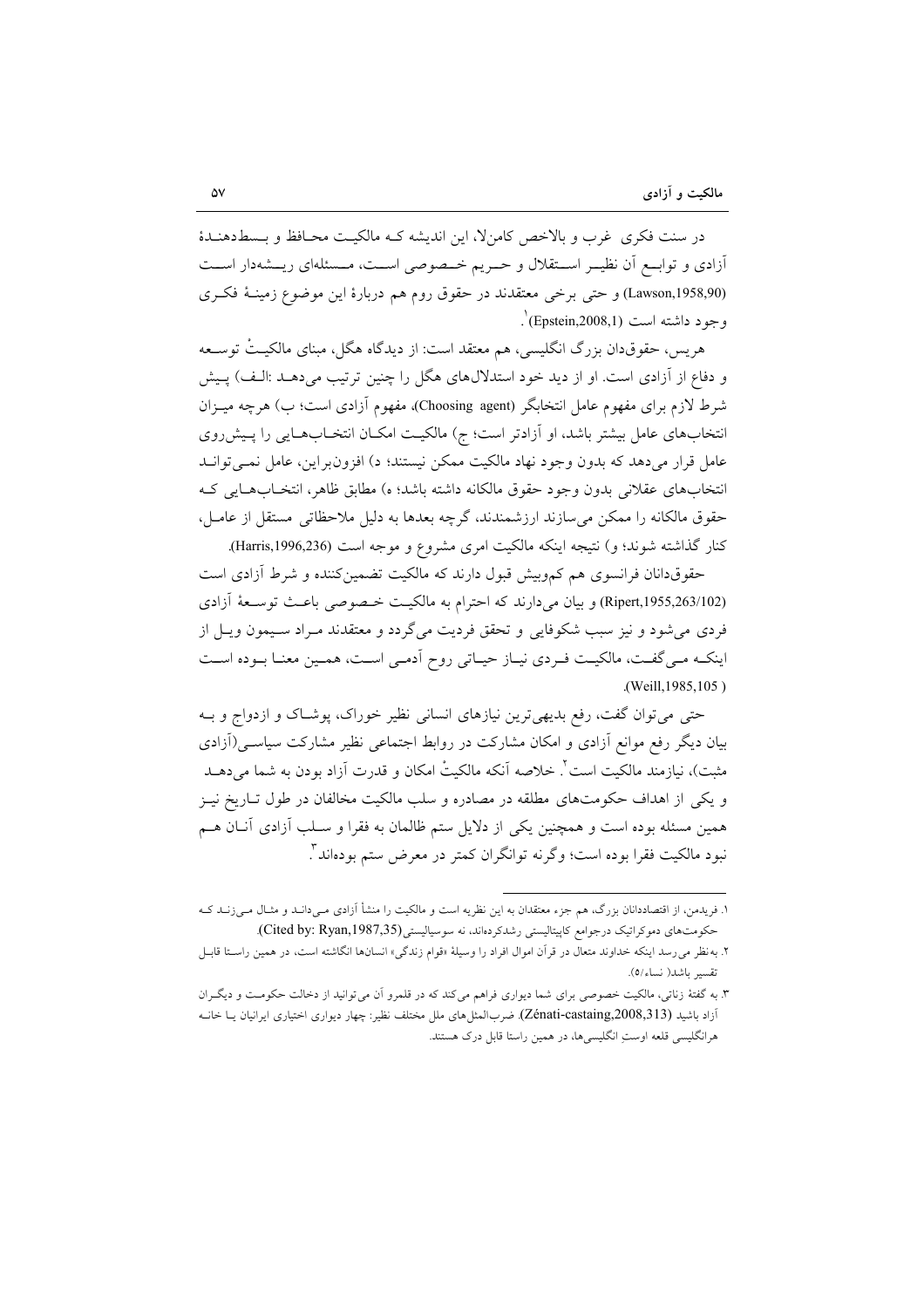در پایان باید تأکید کرد، مفاهیم مهمی نظیر استقلال، حریم شخـصی، منـع اجبــار، قـــدرت انتخاب، امکان خوداظهاری در جامعه و مانند آنها که همگی در دل آزادی مـیگنجنـد و ریــشه در آن دارند، از باب رابطهٔ آزادی با مالکیت، به مالکیت پیوند می خورنـد (بـرای توضـیح بیـشتر نـک: Davies,2007,107-112-Waldron,2002,298-318) و همين باعث اهميت بيش ازييش مالكيت مې شو د.

### ٢. نقد نظر مه

این نظریه درست است، ولی نمی تواند کافی باشد. نخست اینکه مالکیت شرط لازم برای آزادی است نه شرط کافي؛ دوم اينکه در برخي موارد بـهجـز پــذيرش نهـاد مالکيـت خــصوصي هــم مي توان تا حدود زيادي به نتيجهٔ دلخواه اين نظريه رسيد و مالكيت فردي تنها راه حل نيست.

در خصوص نقد اول بایدگفت، درست است که مالکیت بـرای آزادی و فردیـت ضـروری است و به قول هگل تا شخص مالکیت ندارد وجودی در مقام فرد نـدارد (هگل ،۷۵،۱۳۷۸)، ولـی تنها ضرورت نيست. اَرنـت در مـضموني زيبـا مـي گويـد: نبايـد اجـازه دهـيم كـه فـرد جـز انسانبودنش چیز دیگری نداشته باشد، زیرا در این صورت به او ستم شده است (نقل از جانسون. ۱۳۸۵، ص٦٢) و بی شک یکی از سیرهای دفاعی انسانیت، داشتن مالکیت است ولی تجربهٔ بـشری نشان داده است میان داشتن مالکیت خصوصی و آزادی ملازمهای وجـود نـدارد. بهتـرین مثـال حکومتهای خونبار هیتلر در آلمان و موسـولینی در ایتالیـا اسـت. اگرچـه ایـن حکومـتهـا مالکیت خصوصی را از بین نبردند، ولی چه کسی شک دارد که آزادی را بـه مـسلخ بردنــد. از این جالبتر اینکه بسیاری از دیکتاتورهـای معاصـر، گرچــه مخـالف سوسیالیـسم بـودهانــد و طرفدار اقتصاد آزاد، ولی در حکومتهایشان خبری از آزادی نبود؛ نظیر دیکتاتوری پینوشه در شيلي.

همانطور که برخی گفتهاند، برای آزادی از مالکیت خصوصی مهـمتـر، ثبـات و اسـتقرار نهادها و سنتهای دموکراتیک در جامعــه اســت (Ryan,1987,87)؛ نظیــر آزادیهــای سیاســی و مطبوعاتي، قوه قضائيه مستقل و سالم، اعتقاد به حکومت قــانون، تــوازن نيروهــاي سياســي در جامعه، فرهنگ مشارکت سیاسی و انتقادیذیری. جالب اینکه خود مارکس که آلمانی و مخـالف سرمایهداری بود، در انگلیس که دارای چنین حکومتی بود، توانست زنـدگی کنـد و بـه انتـشار برخي آثار مهم خـود ازجملـه كتـاب معـروف سـرمايه دسـت بزنـد؛ يعنـي جـايي كـه آزادي ریشهدارتر از آلمان بود. در انگلیس هم حزبهایی بـا اعتقـاداتی نظیـر نـازیهـا در آلمـان و فاشیستها در ایتالیا بودند، ولی ره به جایی نبردند. کسانی مانند میل و توکویل نیز خیلبی زود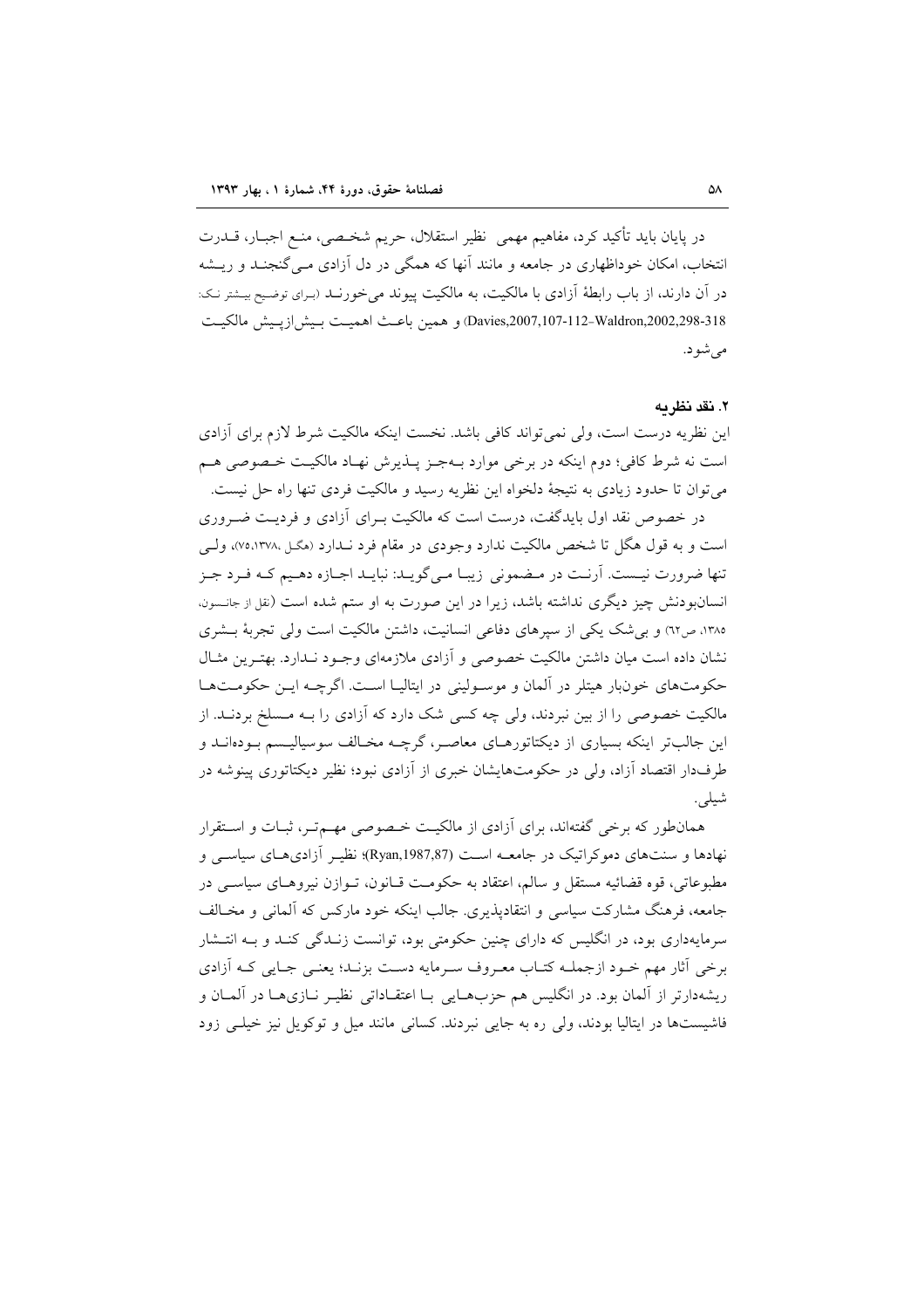در قرن نوزدهم فهميده بودند كه صرف وجود مالكيت خـصوصي محـافظ محكمـي در برابـر استبداد نسبت (Ryan, 1987,42).

دربارهٔ انتقاد دوم هم باید گفت، برخی نهادهای مشابه مالکیت خصوصی هـم مـی تواننــد بسیاری از نیازهای انسان را رفع کنند و لازم نیست حتماً در قالـب مالکیـت خـصوصی عمـل شود. مثلاً نظام سوسیالیستی شوروی در رفع نیازهای مادی ابتدایی افراد جامعه از طریــق نظــام مالکیت اشتراکی و دولتی موفق بود، ولی درآنجا مالکیت خصوصی ارزش ناچیزی داشت.

بدین سان در توجیه مالکیت، تنها نمیتوان بر این مبنا تکیه زد و عوامـل مهـم دیگـری نیـز دخيل هستند.

بخش دوم: امكان تأثير منفي مالكيت بر آزادي و برعكس

در این قسمت به امکان تعارض این دو حق مهم میپردازیم. برخلاف بحثهای گذشته ک حاکی از پشتوانهبودن این دو حق بر یکدیگر بود، در اینجا سخن از امکان تعارض آنهاست.

الف) مالكنت و امكان نفي آزادي در قسمت پیشین دیدیم که یکی از مبانی مالکیتْ نظریهٔ آزادی است، آنهم به دو اعتبــار: یکــی به این دلیل که مالکیت حاصل آزادی انسان در کار و فعالیت است، دوم اینکه مالکیـت سـپر و محافظ آزادی است. پس کمی عجیب بهنظر می رسد که مخالفان مالکیت آن را مخـالف آزادی يا داراي اثر سوء بر آن بدانند.

## ١. طرح انتقاد

از مجموعه سخنان مارکس و انگلس و همچنین منتقدان آنان بـهخـوبی برمـی]یـد، کـه هــدف مارکس از ارائهٔ نظریاتش، تمهید آزادی واقعی برای انسانها بوده و نیز وی خواهان دموکراسی حقیقی بوده است (کاتوزیان، ۱۳۸۰، ص۵۹؛ Rayan,1984,168). دیدگاههای او باعث شد درک غربیان از آزادی عمیقتر گردد (سینگر، ۱۳۸۷، ص۱۲۵).

درنظر وی انـسانهـا نبایـد اسـیر مالکیـت، نیروهـای مولـد و ابزارهـای تولیـد باشـند. برهمین اساس، او مالکیت و نتایج ناشی از آن را پایبندی بر آزادی حقیقی انسانها میدانست و در جامعهٔ کمونیستی مدنظر او، انسانها به دلیل نیاز نداشتن بـه دولـت یـا مالکیـت، در آزادی، برابری و همبستگی با یکدیگر زنـدگی خواهنـد کـرد (سـینگر، ۱۳۸۷، ص٥٧ بعـد). از دیـدگاه او در جوامع سرمایهداری، چه سرمایهدار و چه کارگر، هردو تحت نفوذ و تـسلط روابـط تولیـدی و هنجارها و قواعد مالکانه هستند؛ پس برای آزادی، باید بندها را پـاره کـرد و آزاد بـود، زیراکـه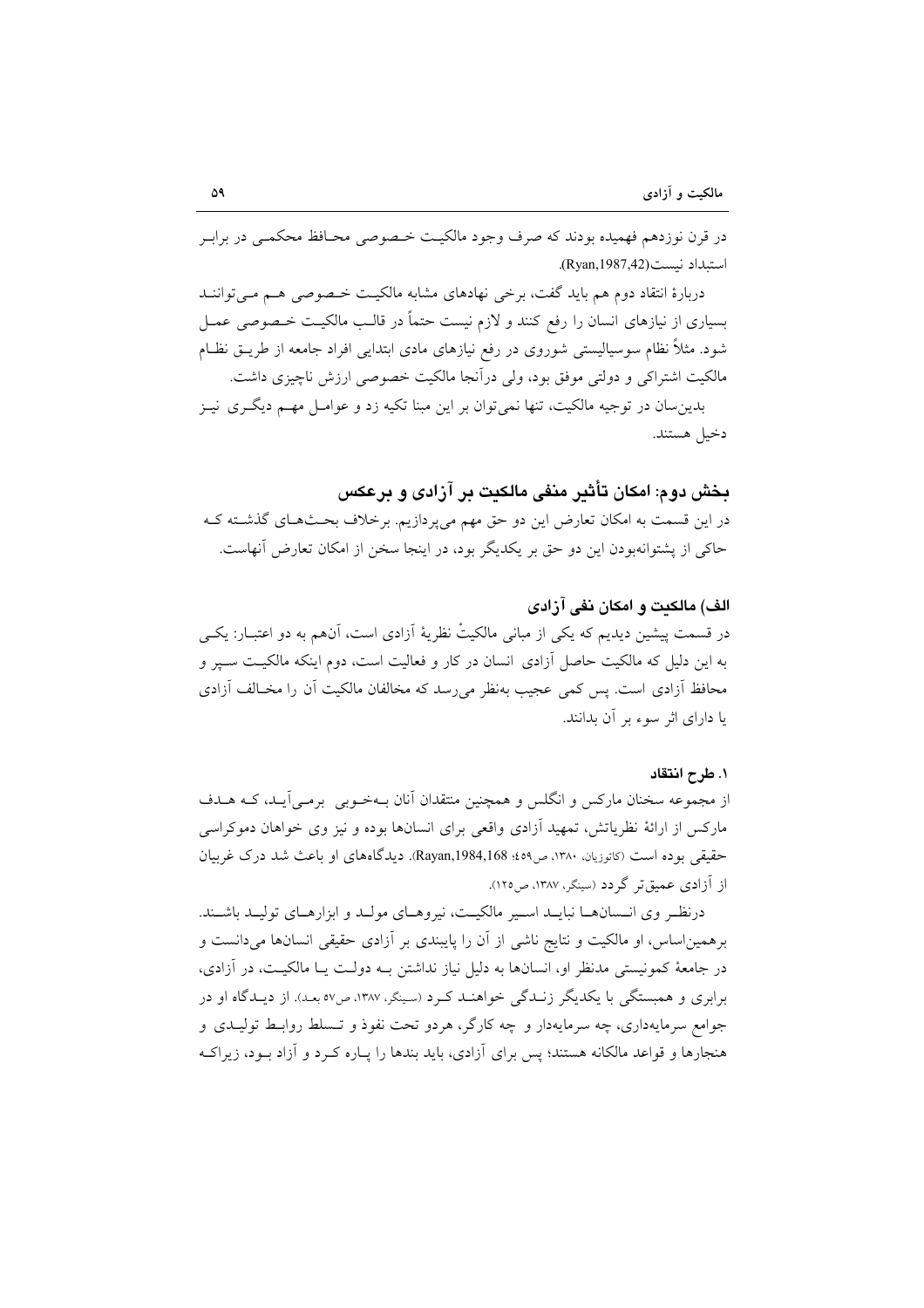ساختهٔ انسان تبدیل به «ارباب» او شده است. از نگاه او تمام تولیدات نظام کاپیتالیـستی مهـری خوردهاند مبنی براینکه تحت فــشار بــر کــارگر و در واقــع بــا کــار اجبــاری تولیــد شــدهانــد ٰ (Rvan.1984.163-4)

افزون بر ايراد يادشده، حقوقدانان و فلاسفه بهخوبي دريافتهاند كه مالكيت قدرت و سلطه برای مالک ایجاد میکند و با توجه به طبیعت انسان که درآن خوی استخدامگری و ستم هـم (البته درکنار فضائل نیکو نظیر رحم، شفقت و بخشندگی) وجود دارد، باعث مـیشـود مالـکْ آزادی دیگران را خدشهدار کند.

دانشمندان علم سیاست معمولاً قدرت سیاسی را دشمن آزادی می دانند و نسبت به تحدیــد اّن حساسیت نشان میدهند، ولی دربارهٔ تأثیر منفی قدرتِ ثروت بر اَزادی، کمتـر قلــمفرسـایی کردهاند. بااین حال، شناخت این راز سابقهای طولانی دارد.

این نکته در ادیان الهی نیز بهچشم می خورد. برای نمونه در قرآن دو طبقهٔ اغنیـا و فقـرا در برابر هم قرار گرفتهاند که از یک طرف، طبقهٔ اول به دومی ستم میکند و از طرف دیگر، فقـرا تحت تأثير ثروت اغنيا گمراه مي شوند. لازم نيست تأثير منفي اغنيا بر فقرا حتماً بــا زور باشــد، بلکه اغنیا میتوانند با تأثیر منفی اخلاقیات و … خــود بــر فقــرا، آنــان را گـمــراه کننــد و آزادی حقيقي أنهـا را از جملـه در يرسـتش أزادانـه و أگاهانــهٔ خداونــد مخـدوش ســازند. خداونــد میفرماید: «این گونه در هیچ شهر و دیاری پیش از تو پیامبر انذارکنندهای نفرستادیم، مگراینک ثروتمندان مست و مغرور آن گفتند: ما پدران خـود را بـر آیینــی یــافتیم و بــه آثــار آنــان اقتــدا مے کنیم»(زخرف/۲۳) ٌ.

تا قبل از قرن بیستم، همانطور که خودبهخود بهذهن می رسد، مسئلهٔ بردهداری مطرح بـوده است یا به قول آلبرکامو، خرید و فروش گوشت سیاه! (کامو، ۱۳۸۶، ص۷۲). تمایل بــه بــردهداری و عادلانهدانستن أن چنان قوى بـوده اسـت كـه حتـى پيـامبران الهـى نتوانـستهانـد أن را يكـسره براندازند؛ بااین حال به اذعان همه، زمینهٔ محو آن را فراهم ساختند. درحقوق غرب، اندیشمندان معتقدند مسیحیت نقش مؤثری در القای روابط بردگی در اروپای مسیحی داشته است (کلی، ١٣٨٢، ص٣٢١). اسلام هم طبق معمول با تأكيد بر اخلاق به جنگ با اين يديده رفت؛ تاجـايي كــه در روایات داریم بدترین مردم کسی است که بردهداری (خریدوفروش برده) کند (وسایل الشیعه،۱۲

۱. وی معتقد بود در کاپیتالیسم، انسان تا حد یک شیء تنزل یافته است، پس چگونه میتوان از آزادی سخن گفت؟ (پولانزاس، ١٣٨٦، ص١٧٧).

۲. ساواتیه، حقوق دان بزرگ فرانسوی، هم در انتقاد از مالکیت افراطی می گویـد، مالکیـت تبـدیل بـه وسـیلهای بـرای سـتم و زرخريدكردن مردم شده است (42 .1948, Savatier,)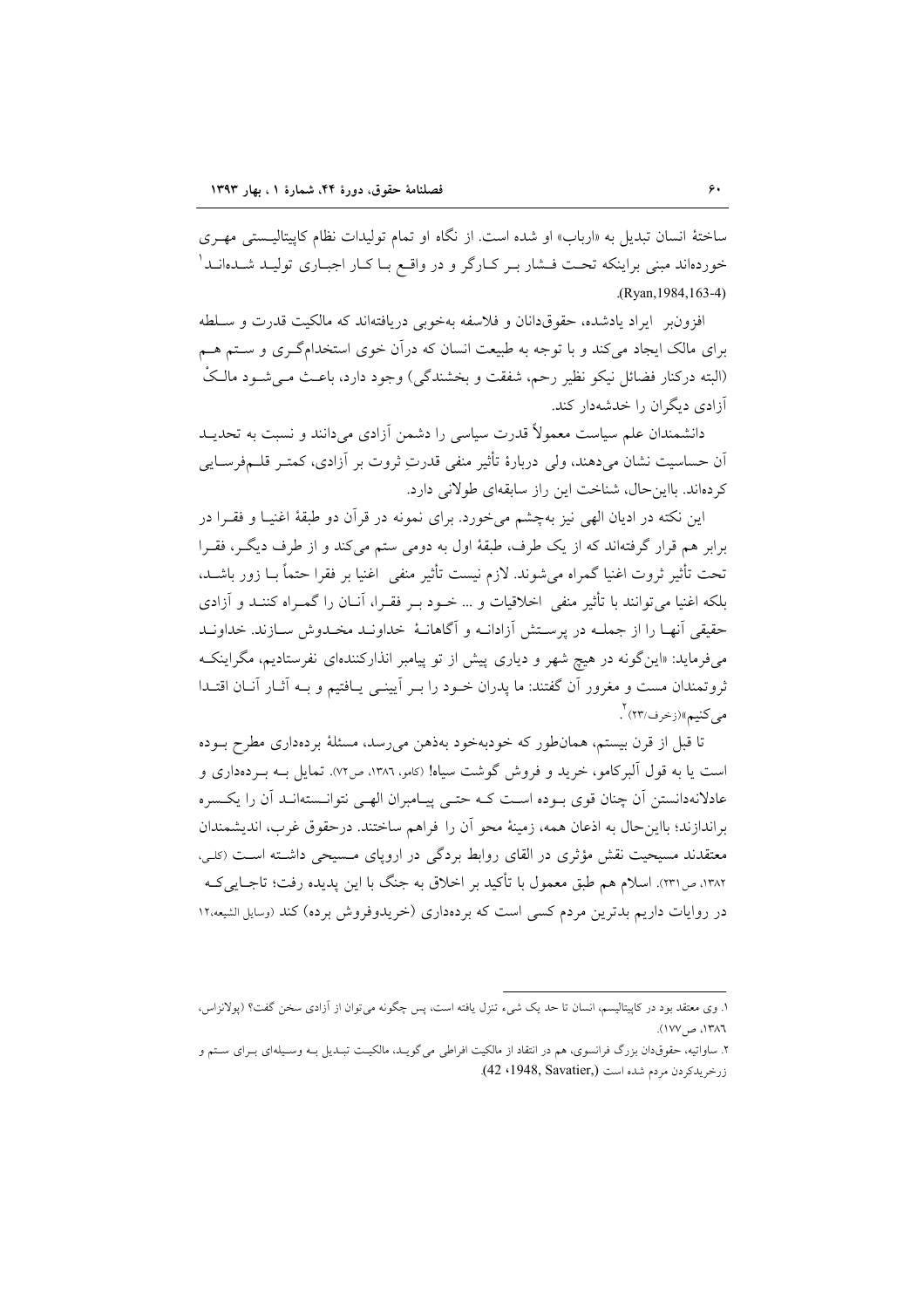ج، ص٩٧). اسلام راههای بهدستآوردن برده را به جنگ محدود نمود و نسبت بـه غیـر از آن راه بردگی را بست و زمینه را برای نسخ آن فراهم نمود.

درجهان کنونی، صرف نظر از وجود بردگی در برخی نقاط محدود جهـان کـه خبرهـای آن هرازچندگاهي شنيده مي شود، بهنظر مي رسد بردگي تغيير چهـره داده و مـصداق بــارز آن هــم اكنون تجارت يا همان قاچاق انسانها بالاخص زنان براي فاحشگي اسـت'. متأسـفانه بــاوجود تصویب کنوانسیونهای متعدد بینالمللی و قوانین داخلی در کشورهای مختلف جهان، باز هـم یکی از تجارتهای پرسود، تجارت زنان (برخی میگویند قدیمیترین تجارت است!) بهشـمار می آید که مایهٔ سرافکندگی انسان امروز است. نکتهٔ جالب، تبلیغات هــدفدار رســانههــا بـرای ترویج آزادی صوری و غیرواقعی زنان و بردگی ماهوی آنهاست؛ موضوعی که امروز مـدافعان حقوق زنان بهخوبی آسیبپذیری زنان را نسبت به آن درک کرده و هشدار دادهاند. آیا می دانید بهانهٔ مدافعان چیست؟ «اَزادی» و تسلط انسان بر خودش<sup>؟</sup>؛ یعنـی همـان بهانــهای کــه در قــرن نوزدهم كارگران را به بدبختی كشاند.

هربرت مارکوزه هم در عرصهٔ درک رابطهٔ مالکیت فردی بر آزادی، اندیشمند آگاهی است. او ناآرامیهای دههٔ ٦٠ و اوایل ٧٠ قرن بیستم میلادی در اروپا را ناشی از تـضاد فـاحش میـان ثروت هنگفت اجتماعی و استفادهٔ شرمآور و ویرانگر ناشی از آن می(دانست. وی که تــا حــدی متأثر از فروید بوده، معتقد است تشکیلات قدرت حاکمه که بےشک متأثر از ثروتمنیدان بوده، قادر است نهتنها آگاهی بلکه ناخودآگاهِ انـسان را دسـتکاری، اداره و نظـارت کنـد. وی گرچـه منتقد مارکسیسم بود، ولی برخی مفاهیم منـدرج در آن را درسـت مـیدانـست؛ ماننـد تمرکـز قدرتهای اقتصادی، پیوندخوردن قدرت اقتصادی به قدرت سیاسی، توسیل بـه سیاسـتهبای نوامیریالیستی برای ایجاد بازارهای جدید، و امکان انباشت گستردهتر سـرمایه. وی معتقــد بــود ثروت اجتماعی باورنکردنی حاصل از سرمایهداری، بهطور روزافـزون نــه بـرای ســاختن بلکــه برای جلوگیری از ایجاد جامعهای بهتر و انسانی تر بهکار می افتد (مگی، ۱۳۸۷، ص۱۰۹ به بعد).

۱. ایرادهای دیگر مدافعان حقوق زنان در برابر کالاانگاری آنان، مسائل مربوط به سقط جنین و رحم اجارهای است. چهبسیار زنانی که به علت نحوهٔ روابط اجتماعی مجبور به سقط جنین خواسته یا ناخواسته می شـوند و از مهـمتـرین مقـام زن، یعنـی مادرشدن، البته تحت شرایط مطلوب، محروم می شوند و از آن بدتر توسعهٔ نامطلوب رحم اجارهای است که متأسـفانه حتــی قانونگذار ایرانی هم دراین زمینه با موافقت شورای نگهبان در قانون نحوهٔ اهدای جنین به زوجین نابارور (مـصوب ۱۳۸۲)، زیادهروی کرده است.

۲. حال این نظر را مقایسه کنید با دیدگاه ادیان الهی که زنان را حاملان ناموس الهی می،دانند و متفقاً روابط خــارج از نکــاح را نامشروع!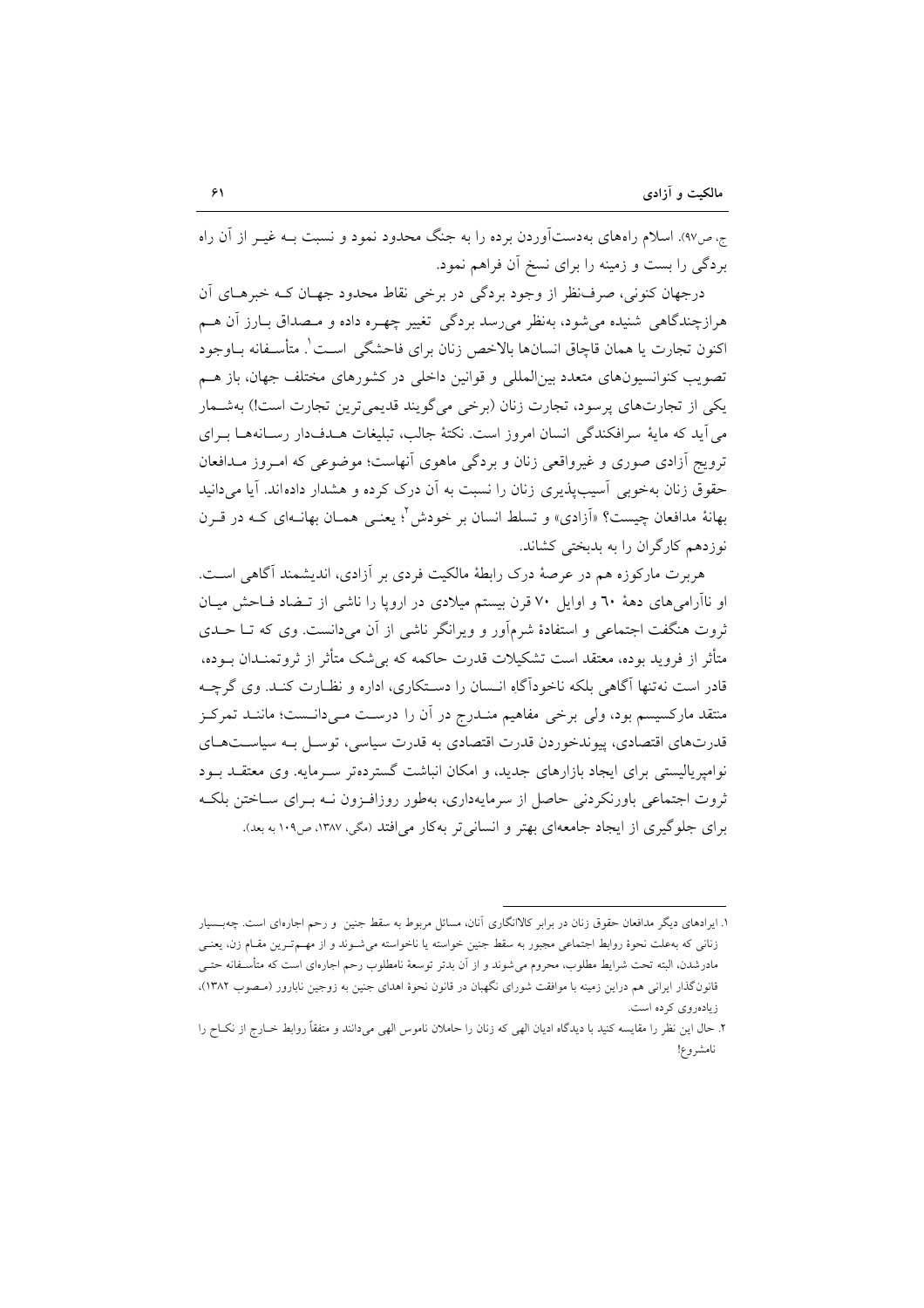در دنیای کنونی غرب، نواّم چامسکی از جمله قهرمانان آگاهی دادن در ایــن عرصــه اســت. وی معتقد است قدرت ثروتِ شرکتهای تجارتی و مقدمات و لـوازم أن، تـأثیر سـهمناکی بـر آزادی انسانها دارد، زیرا آزادی این نیست که من هرچه خواستم انجام دهم، بلکـه در تحلیلـی عمیقتر، آزادی در این است که من بتوانم آگاهانه و صرف نظر از تأثیر عواملی که قصد هدایت ذهن من به سمت خاصی را دارند، تصمیمگیری و قضاوت نمایم. به اعتقـاد چامـسکی، آنچـه این روزها عمدتاً از رسانهها یخش میشود، اخبـاری تفننـی اسـت کـه در یـک چیـز خلاصـه می شود: تشویق مردم به مصرف انبوه فیلمها، مدها و لوازم آرایشی و تعطیلات لـوکس و همـه چیزهای فروختنی دیگر و نیز دامنزدن به تب چهرهپرستی. درهمین راسـتا چامـسکی بـر ایـن باور است که در جوامع دموکراتیک کنونی، شرکتهای تجارتی از طریق تـأثیر نامـشروع خــود بر حکومت، دست به کنترل فکر افـراد آن جامعــه و تولیــد رضــایت و در نتیجــه ســلب آزادی انسانها می زنند (وینستون، ۱۳۸۵، ص ۲۱۱).

بهعنوان نتيجه بايد گفت، ماحصل انتقاد اين است كه مالكيت بي حدوحصر و مهارنشده اين قابلیت را دارد که بر آزادی ماهوی افراد جامعه تأثیر منفی گذارد. ایــن ســلب آزادی گــاه از راه دستکاری فکر و عقاید و دیدگاههای او و گاهی هم به نحو مستقیم از راه دخالت ثروتمندان در روابط اجتماعی صورت می پذیر د.

## ۲. نقد و نظر

در ارزيابي اين انتقاد بايد گفت اصل انتقاد درست است، ولـي نتيجـهٔ آن نفـي مالكيـت فـردي نیست، بلکه نفی مالکیت مطلق و محدودنشده است. در گذشته دیدیم، نظریهٔ آزادی این قدرت را دارد که مالکیت معقول را توجیه کند، زیرا از یک طرف اگر من موجودی آزادم، پس آزادی فعاليت و كسب وكار هم دارم و لازمهٔ عقلی آن هم تعلق نتيجهٔ فعاليتم به خودم است. از طرف دیگر مالکیت این قدرت را دارد که سیری برای آزادی به عنـوان یـک ارزش غیرقابـل خدشـه باشد. پس نتیجهٔ بدیهی آزادی، حق مالکیت است. ولی این سخن که مالکیت باعـث ســلطه بــر آزادی دیگران می شود هم باتوجه به مطالب گذشته حقیقتی انکـارناپــذیر اســت. پــس دراینجــا سخن بر سر نفی آزادی یا مالکیت نیست، بلکـه بـر سـر سـازش۱ددن ایـن دو موضـوع اسـت. همان طوركه حق مالكيت من مي تواند با حق مالكيت همسايهام تعارض پيدا كند و حقوق سعى می کند این تعارض را حل کند (مادهٔ ۱۳۲ق.م)، حق مالکیت هم می تواند با آزادی تعارض پیدا کند و وظیفهٔ حقوق این است که بین این دو، موازنه و تعادل برقرار کند. پس برخلاف مارکس که به جای حل مسئله، صورت مسئله را پاک کرد و معتقد به نفی مالکیت شد، بایــد بــه حــل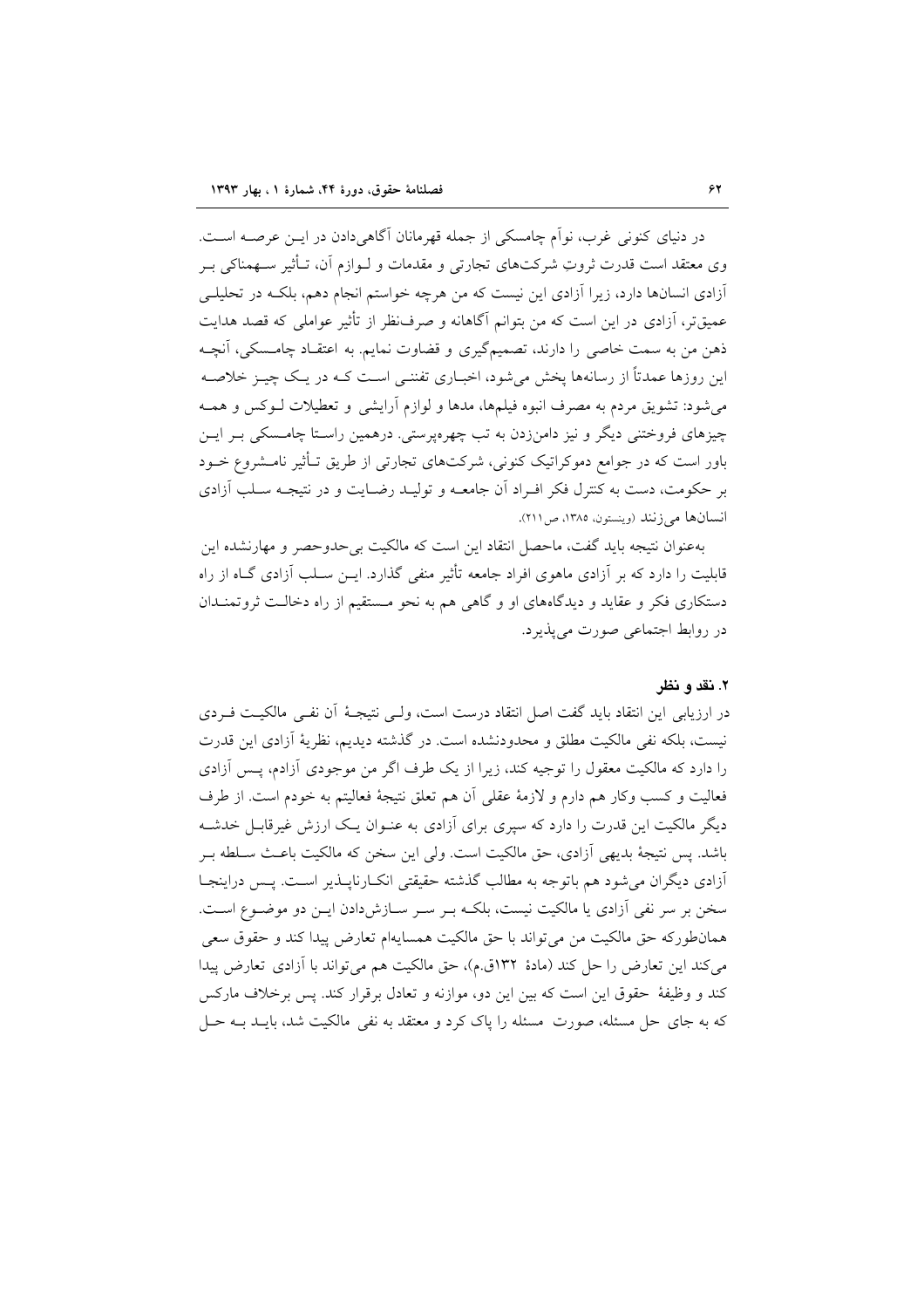مسئله یرداخت و آنهم عبارتست از نفی مالکیت مطلق و مهارنشده و توزیع و پخش متناسب آن`.

نکتهٔ مهم این است که برخلاف نظر سوسیالیستهای افراطی، آزادی بدون فردیـت انــسان که مالکیت نقش مهمی در آن دارد، معنی ندارد و قابــل تحقــق نیــست. در اســلام هــم کــه بــر مشارکت و همبستگی و بـرادری بـسیار تأکیـد شـده، در نهایـت انـسانهـا موجـوداتی آزاد و مستقل اند و حتى خداوند تصريح دارد در قيامت به حساب افراد به طور مستقل پرداخته خواهد شد و حتى بين فرد و خانواده و دوستانش جدايي افكنده مى شود (ممتحنه/٣: انعام/٥٢، دخان/٤١).

## ب) آزادی و امکان نفی مالکیت

أزادي بي حدوحصر نيز مي تواند حق مالكيت افراد جامعه را نقض كند. هماكنون در دو قـسمت این مسئله را بررسی خواهیم کرد:

## ١. طرح انتقاد

بعضی لیبرال های افراطی(Libertarians)از مفهوم آزادی سوءاستفاده کردهاند و با این استدلال که یکی از لوازم آزادی دخالت نکردن دولت و دیگران در ثروت مالکان است، وگرنه آزادی معنـا ندارد؛ نتیجه گرفتهاند که افراد آزادی ًمطلق مالکیت دارند و اگر مثلاً دولت بـرخلاف رضــایت ثروتمندان از آنها مالیات بگیرد و برای توانمندسازی محرومـان میـان آن هـا بـازتوزیع کنـد یـا مالکیت را جز در موارد بسیار ضروری محدود سازد، به منزلهٔ سلب آزادی است.

اگر بخواهیم قدر متیقن ادلهٔ این جریان فکری را بازگوییم، این است که افراد جامعه آزادند تا هرگونه فعالیتی انجام دهند و نتیجهٔ این فعالیت هم باید به خـود آنهـا برسـد؛ پـس هرگونــه سلب مالکیتی از افراد به هر بهانه، خلاف حق آزادی است. کافی است تمـام افـراد در مقابـل قانون برابر باشند و تحمیل برابری بیش(ز این، تجاوز به حق آزادی را در پـی دارد؛ ولـو اینکـه زمینهٔ حق مالکیت دیگران در اثر آزادی نامحدود ازبین برود".

۱. اندیشمندان بزرگ و عدالت طلب که توانستهاند از بیرون به مسئله نگاه کنند هم نوعاً به همین نظر می٫رسند؛ مـثلاً چامـسکی كه منتقد قدرت مالكيت است، قايل به نفي أن نيست، بلكه به تعبير خودش قايل بـه سوسياليـسم اختيارگرايانـه اسـت [يـا نوعی سوسیالیسم رقیق] (وینستون ،۱۳۸۵، ۱۸۰). والزر هم معتقد است اگر مرزهای حوزهٔ یول و کالاها به دقت کشیده شـده باشد، تهدیدی برای برابری [و عدالت و آزادی]، ایجاد نمی کنند (والزر، ۱۳۸۹، ص۱۸۹). در حقوق ایران هم ناصر کاتوزیان قایل به همین نوع دیدگاه است که ثمرهٔ آن را بهخوبی می توان در مکتوبات وی بالاخص در فلسفهٔ حقـوق و همچنـین در مباحثات مربوط به تعارض قاعدهٔ لاضرر و قاعدهٔ تسلط ملاحظه کرد. در فقه هم معمــولاً فقهــای روشــن انــدیش ضــمن رد کاپیتالیسم افراطی از یک طرف و مارکسیسم و کمونیسم از طرف دیگر، بهدرستی معتقدند اسلام قایل به حالتی میانه است. ۲. نوزیک که از معاصران است، در همین راستا میگوید: «... انتقاد عمدهٔ وارد بر پذیرش حق تمام افراد نسبت به امور مختلف

نظیر برابری فرصتها، برابری حیات، و مانند آن و اعمال آنها، این است که لازمهٔ تحقق آنها، وجود زیرساختی از اموال و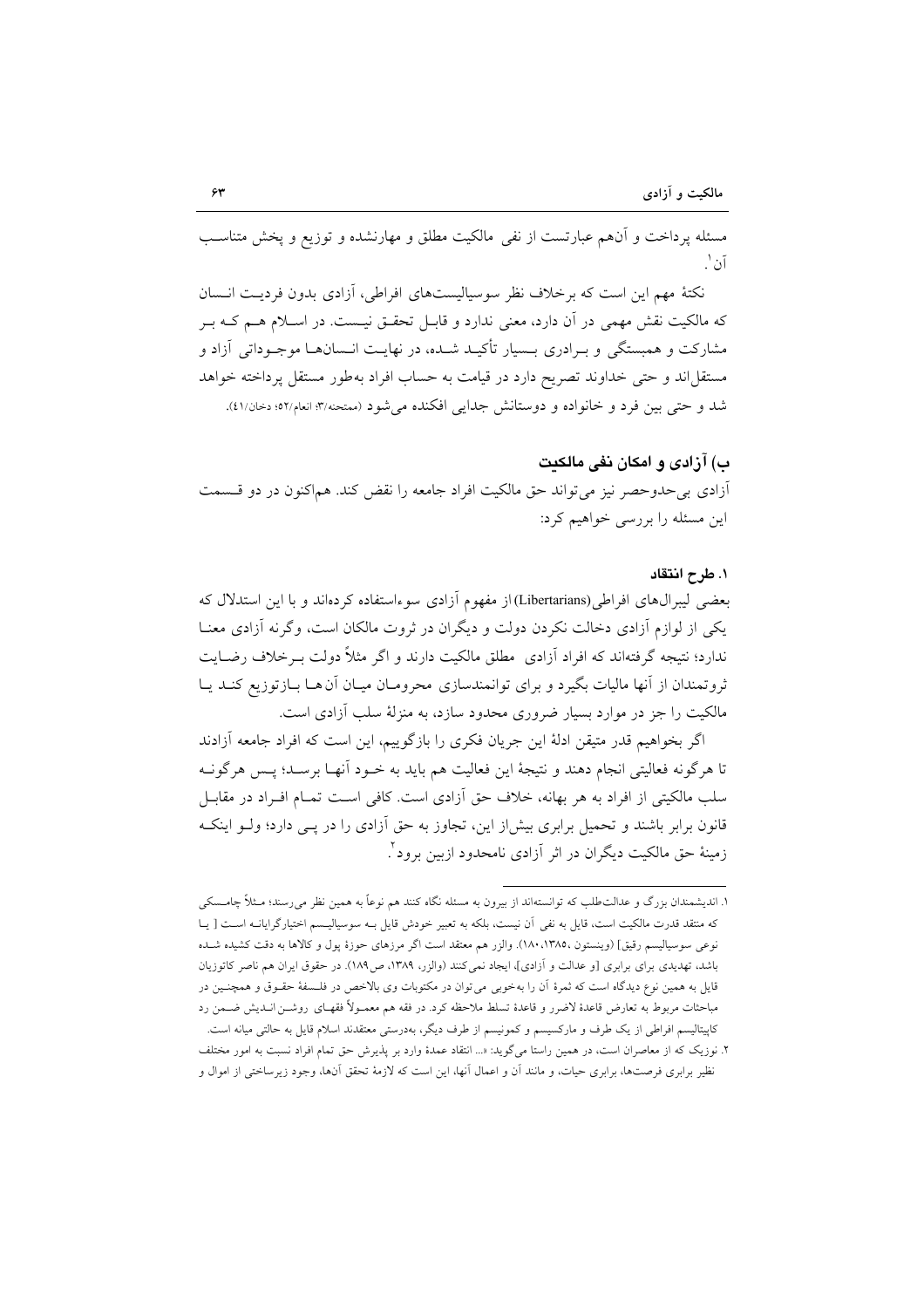در نظر این عده، از جمله هیوم و هابز، افراد جامعه از قدرت بدنی و ذهنی تقریباً مــشابهی برخوردارند (Honoré,1987,209)'. از این مقدمه نتیجه می گیریم که صرف وجود آزادی تملک برای عادلانهبودن نهاد مالکیت در جامعه کفایت مـیکنـد و اگـر پـس از مـدتی عـدهای کمـی ثروتمند شوند و تعداد زیادی بینوا، هیچ بی عدالتی رخ نداده است. بنتام میگوید: بـشر دوسـت دارد بدون کار و بهسرعت بهرهمند شود و این امر خطرناک است، زیرا تمام کسانی را که نـدار هستند علیه آنان که دارا هستند، مسلح میکند. قانونی که این میل را مهـار کنـد، باشـکوهتـرین ييروزي بشر بر خودش است (Cited by: Harrise,1996 ,292).

#### ۲. نقد و نظر

از لحاظ شکلی ادعای مدافعان آزادی مطابق قاعده است. به بیان دیگر مطابق یک اصـل عقلـی، وقتی جامعه حق آزادی و مالکیت حاصل از آن را برای فـردی شـناخت، اگـر بخواهــد بــه آن خدشه وارد كند بايد دليلي موجه داشته باشد؛ در غير اين صورت اقلدامش تجباوز محسوب میشود<sup>۲</sup>. هریس هم بهدرستی میگوید: ثروت جامعه یک کیک نیست که سخن فقـط بـر سـر شیوهٔ تقسیم آن به تکههای مساوی باشد(Harris,1996,368).

در نهج البلاغه هم اين قاعدة عقلي وجود دارد و حضرت علي (ع) مي فرمايد: «اعطاى مـال به كسي كه حقٍّ او نباشد، اسراف و تبذير است» (نهجالبلاغـه، خطبـهٔ ١٢٦ و ١٦١). افـزون(بـراين، اخــذ مالیاتهای کور و بازتوزیع اّن یا تجاوز نامشروع به اموال مردم، بی شک اقتـصاد جامعــه را بــه نابو دي مي کشاند.

همچنین باید دانست، به فرض هم که مالکیت در جامعه مساوی توزیـع شـود، بـهسـرعت دراثر اختلاف موجود ميان استعدادها، بخت و اقبال، تلاش مردم و مانند آنها، دوبـاره اخـتلاف ثروت بهوجود می[ید. مایکل والزر در مقدمهٔ کتاب *حوزههای عـــالت مــی*نویـــسد: مــا خــوب میدانیم پولی که در ساعت ۱۲ ظهر یکشنبه به صورت برابر توزیـع شـده اسـت، تـا پـیش از

منابع و دعاویای است که ممکن است دیگر افراد جامعه نسبت به آنها از قبل حق پیدا کرده باشند ... برخی حقـوق [قبلـی بهدست اَمده از سوی عدهای ] دربارهٔ اشیا… و اینکه اَنها چگونه بخواهند اَن حقوق را استفاده کنند، جایی بــرای ایــنگونــه حقوق نمیگذارد...» (Nozick,2010,238). حتی وی میگوید: اخذ مالیات از شهروندان به قصد بازتوزیع ثـروت میـان نیازمندان، بسان کار اجباری کشیدن از افراد جامعه است (Nozick,2010,169).

۱. دکارت هم معتقد بود در جهان چیزی عادلانهتر از عقل توزیع نشده است (نقل از: کاتوزیان، ۱۳۸۹، ص۸۲).

۲. مثلاً ساواتیه، حقوق‹ان نامی فرانسوی، میگوید: حمایت از یک نفر یا یک گروه برخلاف قاعـدهٔ اولیـه یعنـی آزادی اسـت. پس اگر حمایت از فرد یا گروهی خاص لازم باشد، صرفاً در مواقع ضروری بایـد اعمـال شـود ( /Savatier,1948,169  $(208)$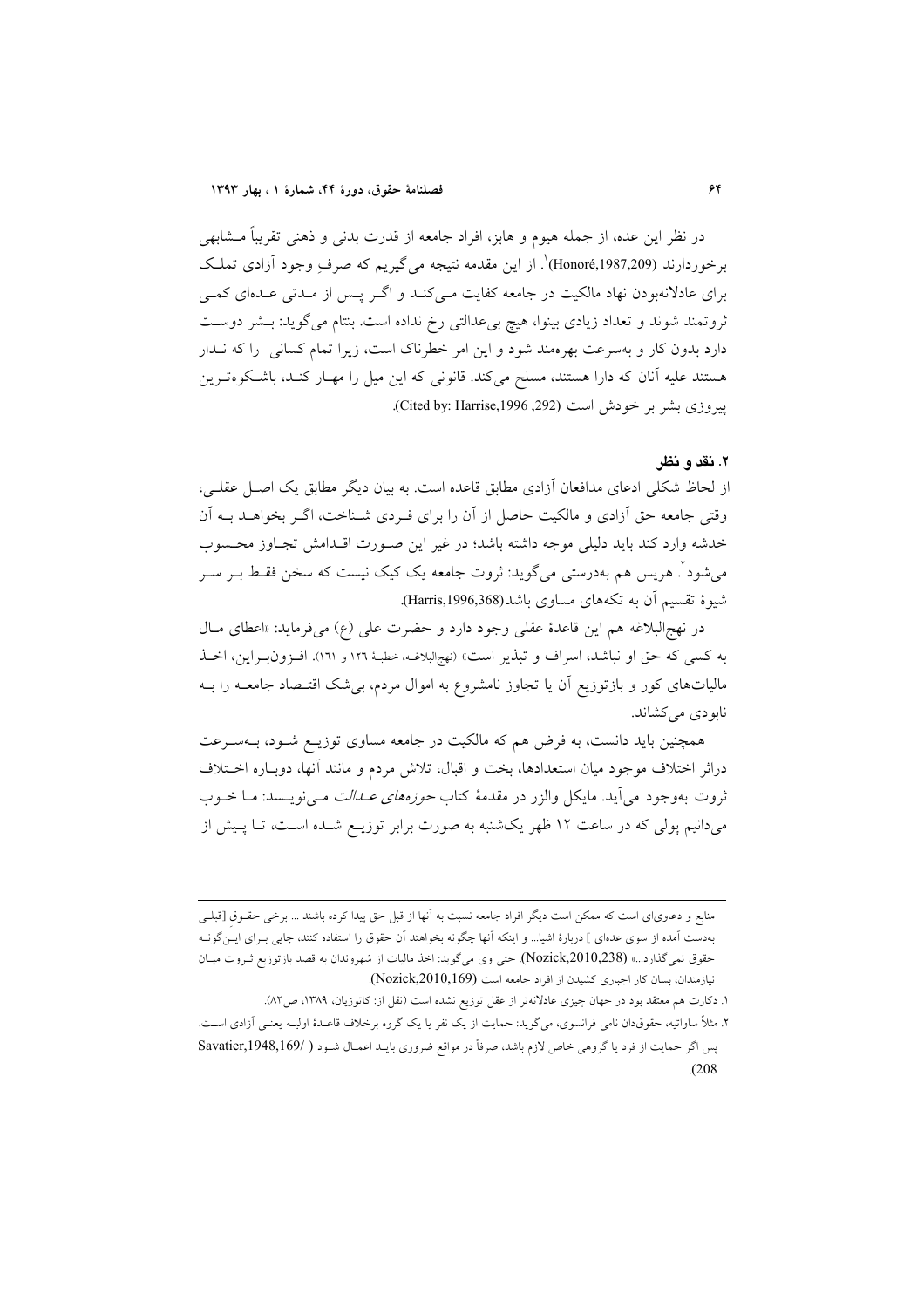يايان هفته [به علت مقتضيات جامعهٔ انساني] از نو به شكلي نابرابر توزيع خواهد شد(والزر، ١٣٨٩، ص١٤)؛ پس تحميل برابري اجباري در جامعه خلاف عقل و طبع است.

بنابراین مدافعان محدودیت آزادی در مالکیت باید بر خواستهٔ خود، دلیل اقامـه کننـد. ادلـهٔ زیادی وجود دارد از جمله: عمومی بودن منابع اولیه و حق مساوی افراد نسبت به آنها، و امکان تسلط ثروتمندان بر دیگر افراد جامعه که پیش تر گفته شد. در همین راستا بایــد افــزود، آزادی، مفهومی دقیقتر از آن چیزی است که لیبرالهای افراطی میگویند. اول از همه بایـد گفـت، در کنار آزادی منفی ( نظیر آزادی فعالیت بدون دخالت دلبخـواهی حکومـت)، آزادی مثبـت هـم وجود دارد ْ؛ درحالي كه ليبرالهاي افراطي اين \_آزادي را نديده مي گيرند.

حکومت باید آزادی مثبت هم برای شهروندانش فـراهم کنـد؛ یعنـی شـهروندان بـهعنـوان موجوداتي مستقل، صاحب اختيار خود باشند (Self master)و بتوانند بـه عنـوان موجـوداتـي بـا کرامت، شرافتمندانه زندگی کرده، آزاد باشند (Waldron,2002,414) به گفتـهٔ هـريس، ضـرورت تحقق یک موجود مستقل و انتخابگر [انسان مختار] حداقلی از مالکیت را برای همه شهروندان ايجاب مي كند تا بتوانند «موجوداتي آزاد» شمرده شوند (Harris,1996,173,285). مادهٔ ۲۲ منشور سازمان ملل در همین راستا میگوید: «هرکس به عنوان عضو اجتماع حق امنیت اجتماعی دارد و مجاز است بهوسیلهٔ مساعی ملی و همکاری بین المللی، حقوق اقتصادی، اجتماعی و فرهنگی خود را که لازمهٔ مقام و نمو آزادانهٔ شخصیت اوست، با رعایت تشکیلات و منـابع هـر کـشور بهدست آورد».

دوم اینکه، صرف اعلام آزادی افراد، از جمله اعطای حق آزادی تملک و ممنوعیت دخالت دیگران، برای تحقق آزادی آنگونه که این افراد میگوینـد، کـافی نیـست. ایــن آزادی و امتیـاز هنگامی عملی و به گفتهٔ والدرون «قابل مصرف» است، که بتواند در خارج محقق شـود. بـرای مثال آزادی پیادهروی برای افراد جامعه در پارکی که فقط مال دو نفر است، اصلاً معنــی نــدارد. یس شمردن انواع آزادی روی کاغذ وقتی که در عمل در اثر تسلط عدمای، مالی بـاقی نمانــده، کاری عبث و یا به قول برلین «ریشخندی نفرتانگیز» است(برلین. ۱۳۸۰، ص۵۸).

به گفتهٔ برلین، باید میان آزادی و فراهمبودن شرایط اجرای آزادی تفاوت گذاشت و اولـی بدون دومي هيچ ارزشي ندارد(ر.ي. بـرلين ١٣٨٠، ص٦٨). وي در جايي ديگر هم مي گويد : «قلمـرو آزادی سیاسی و اجتماعی هر انسان تا آنجا بسط دارد که موانعی، نه فقط در برابر گزینش هـای بالفعل، بلکه در برابر گزینشهای بالقوه او نیز وجـود نداشـته باشـد. یعنـی هـر عملـی را کـه بخواهد به هرگونه که بخواهد، بتواند انجام دهد» (برلین، ۱۳۸۰، ص۹۹). پــس آزادي عــدماي نبايــد

١. ر.ک. برلین، ١٣٨٠، صص ٥٠\_ ٢٤٩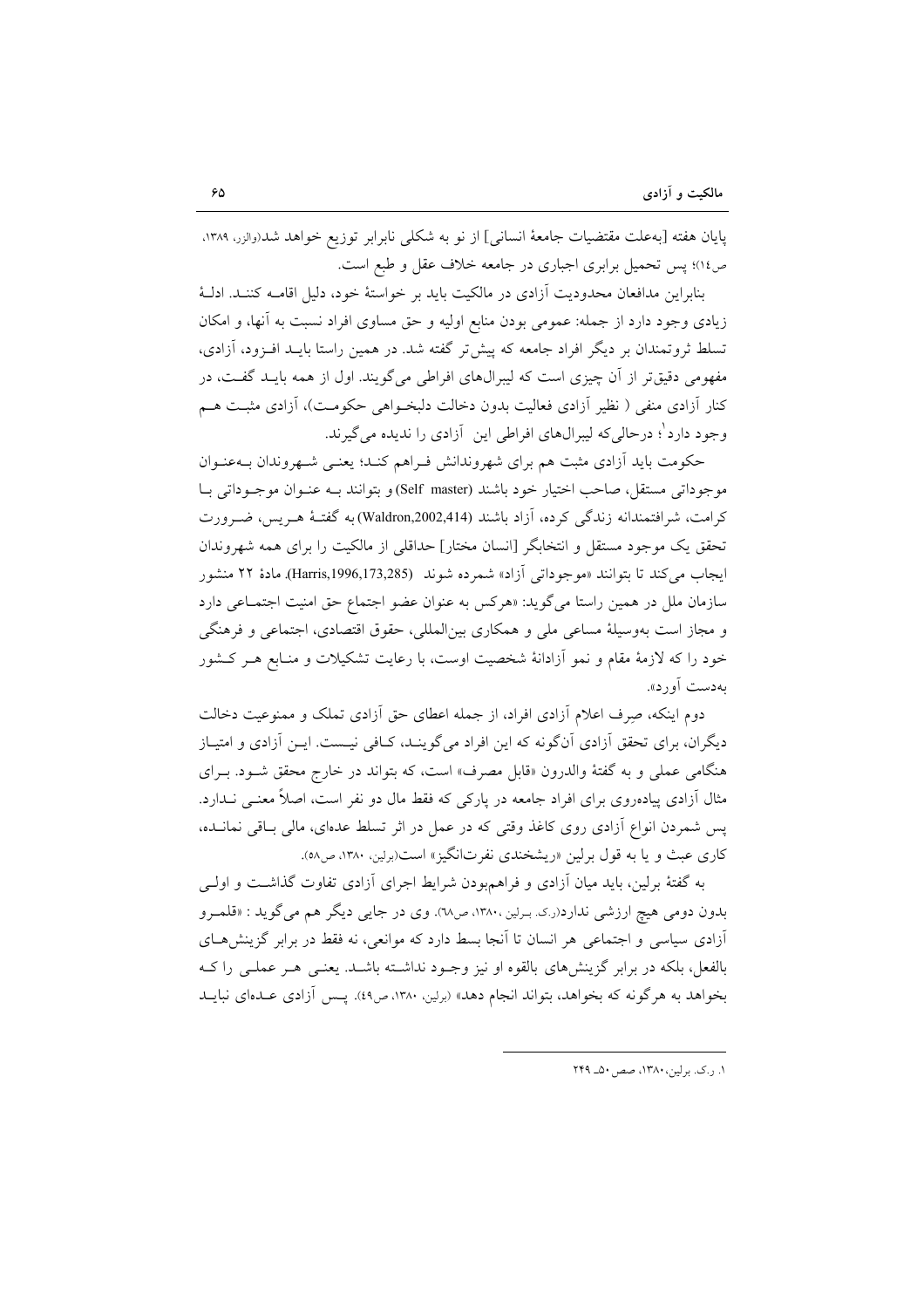اّنقدر گسترده باشد که زمینهٔ اعمال حقوق افراد جامعه نظیر حق مالـکشــدن را ســلب پــا بــه شکلے نامعقول تنگ کند.

سوم، نتیجهای منطقی که از نظریهٔ آزادی برمی آید، این است کـه نماینـدگان مـردم کـه بـه شیوهای آزادانه انتخاب شدهاند، حق دارنـد از راه وضـع قـانون، آزادی مالکـان را از جملــه در راستای امکان مالکشدن دیگران در جامعه محدودکنند. زیرا فرض این است که دارای اکثریت بوده، حق قانونگذاري دارند`.

یس دولت موظف است وارد عمل شود و با تحدید آزادی، امکان مالکشــدن دیگــر افــراد جامعه را فراهم سازد و این کار خلاف عدالت نیست.

### نتيجه

۱. مالکیت و آزادی پیوندی وثیق و محکم دارند و یکدیگر را تقویت مـیکننـد. از یـک طـرف آزادی می تواند مبنایی برای توجیه مالکیت فردی قرار گیرد و از طرف دیگر مالکیت مـیتوانــد سیری برای آزادی باشد.

۲. افراط در حمایت از هر کدام از این دو ارزش، اثر منفی بر دیگری مـی گـذارد. از یـک طرف پذیرش مالکیت مطلق و بر مهار می تواند آزادی دیگر افراد جامعه رامخـدوش کنـد و از طرف دیگر پذیرش آزادی مطلق و نبود محدودیت، پس از مدتی بـه ازبـین بـردن زمینــهٔ حــق مالکت دیگر افراد جامعه می انجامد.

۳. حقوق هر كشور وظيفه دارد با توجه به شرايط جامعهٔ خود، نسبت به ايجاد تعادل ميـان این دو حق بنیادین، از راه وضع قواعد مناسب اقدام نماید.

# منابع و مآخذ

## الف) فارسى

- ۱. برلین، آیزایا (۱۳۸۰). **چهار مقاله دربارهٔ آزادی**. ترجمهٔ محمدعلی موحد، چاپ دوم، شرکت سهامی انتشار. ۲. جانسون، پاتریشیا اَلتنبرند (۱۳۸۵). **فلسفهٔ هانا اَرنت**. ترجمهٔ خشایار دیهیمی، چاپ اول، انتشارات طرح نو. ۳. جوادی آملی، عبدا... (۱۳۸**٦**). ف**لسفهٔ حقوق بشر**. چاپ پنجم، مرکز نشر اسراء.
	- ٤. سینگر، پیتر (١٣٨٧). **مارکس**. ترجمهٔ محمد اسکندری، چاپ دوم، انتشارات طرح نو.

۱. روسو میگوید:اهر وضعیتی که از جانب همه، برکسی تحمیل شـود، دشـوار نیـست، (روسـو، ۱۳۸٤، ص۱۰۳). رایـان هـم میگوید: فشار بازتوزیع ثروت در جوامع کنونی، فشاری دموکراتیک است(Ryan,1987,39). در سنت فکری کانـت هــم گرچه حق مالکیت افراد در برابر هم غیرقابل نقض است ولی حق مالکیت فرد در برابر حکومت مشروع قابل نقض میباشد (Cited by: Ryan, 1984, 82-3)